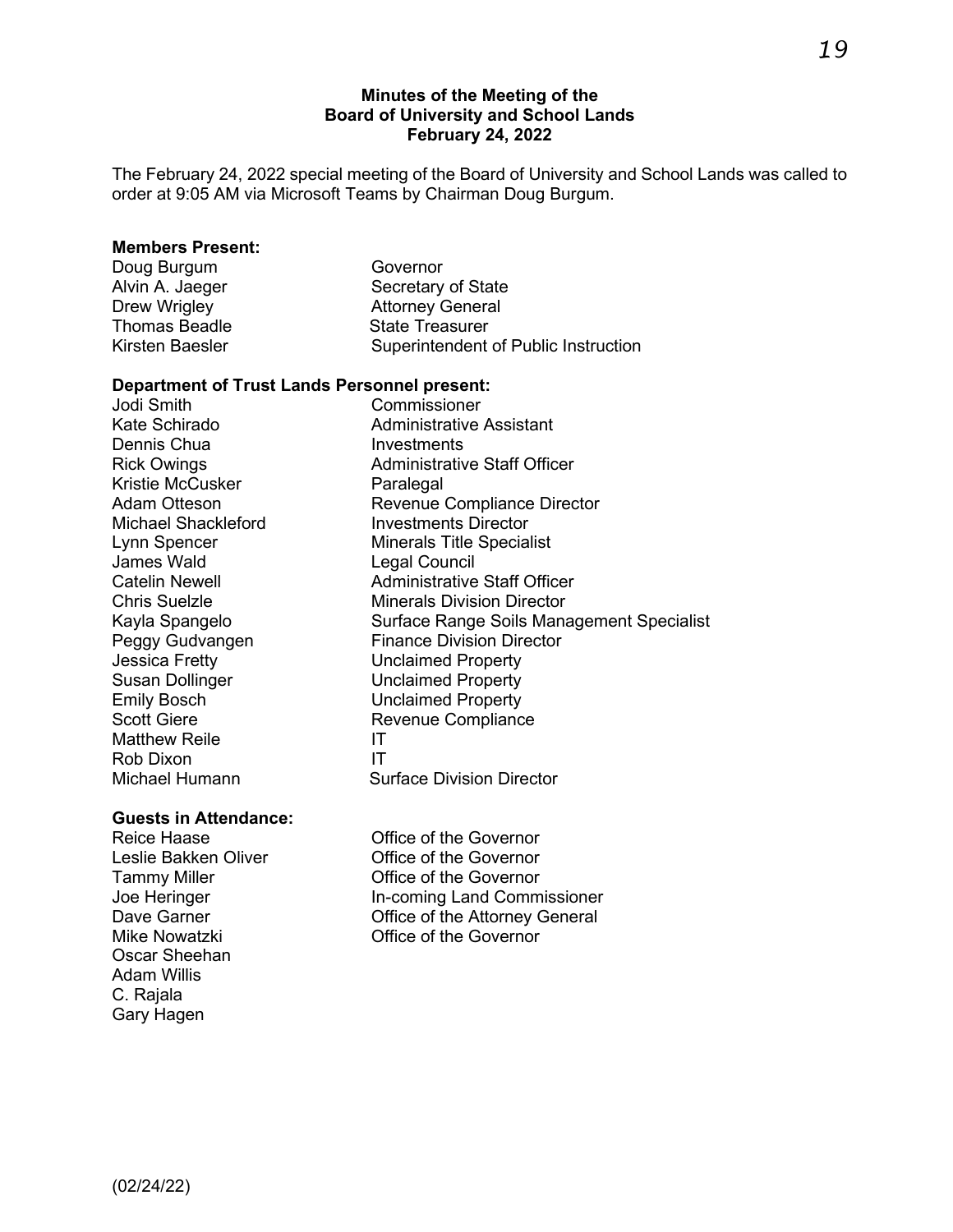#### **Resolution for Attorney General Wayne Stenehjem**

#### **A Memorial Resolution extending the sympathy and condolences of the North Dakota Board of University and School Lands to the family of Wayne Stenehjem**

- **Whereas,** Wayne Stenehjem served the State of North Dakota for more than 45 years, serving the last 21 years as the State's longest-serving Attorney General; and
- **Whereas,** Wayne was a dedicated trustee of the permanent trust funds, ensuring that both current and future beneficiaries receive maximum economic returns from the school trusts through clarity, undivided loyalty, enforceability, perpetuity and accountability.
- **Whereas,** Wayne was passionate about fulfilling his duty to uphold the law and to proudly carried on the pioneering commitment of our State's early leaders to the constitutionally protected public education financing that originated with millions of acres of land granted by the federal government;
- **Whereas,** Wayne had a consistent and vigorous drive for doing the right thing, even when it was the most difficult option;
- **Whereas,** Wayne listened and ensured the Department of Trust Lands' staff felt heard and empowered; and
- **Whereas,** the North Dakota Board of University and School Lands and the Department of Trust Lands will miss Wayne's tremendous insight and intellect, his sage legal advice and institutional knowledge, and his entertaining stories about his travel adventures with his wife, Beth, and son, Andrew, and his infectious laughter.

**Now, therefore, the North Dakota Board of University and School Lands honors Wayne Stenehjem for his more than 45 years of outstanding service to the State of North Dakota and offers its sympathy and deepest condolences to Beth, Andrew, and the entire Stenehjem family.** 

Adopted this 24th day of February 2022.

#### **The North Dakota Board of University and School Lands**

Doug Burgum, Governor and Chairman Alvin A. Jaeger, Secretary of State Drew H. Wrigley, Attorney General Kirsten Baesler, Superintendent of Public Instruction Thomas Beadle, State Treasurer

#### Motion: **The Board approve the Resolution for Attorney General Wayne Stenehjem.**

| <b>Action Record</b>            | <b>Motion</b> | <b>Second</b> | Ave | <b>Nav</b> | <b>Absent</b> |
|---------------------------------|---------------|---------------|-----|------------|---------------|
| Secretary Jaeger                |               |               |     |            |               |
| <b>Superintendent Baesler</b>   |               |               |     |            |               |
| <b>Treasurer Beadle</b>         |               |               |     |            |               |
| <b>Attorney General Wrigley</b> |               |               |     |            |               |
| Governor Burgum                 |               |               |     |            |               |

(02/24/22)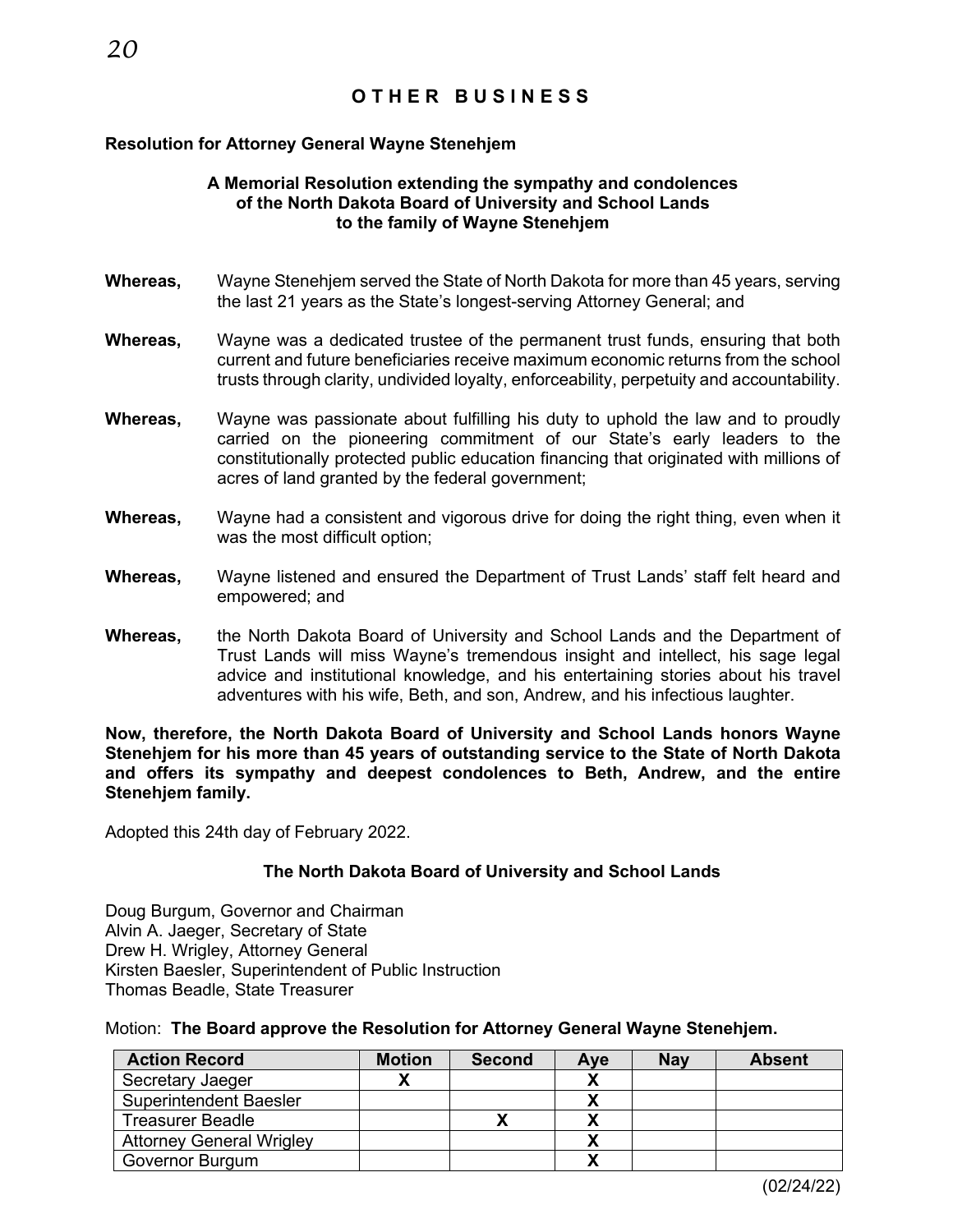# **APPROVAL OF MINUTES**

A motion to approve the minutes of the January 27, 2022 regular meeting was made by Secretary Jaeger and seconded by Treasurer Beadle; Attorney General, Drew Wrigley abstained from the vote and the motion carried unanimously on a voice vote. A motion to approve the minutes of the February 17, 2022 special meeting was made by Secretary Jaeger and seconded by Treasurer Beadle and the motion carried unanimously on a voice vote.

# **REPORTS**

#### **Report of Encumbrances**

|                                                  |                                               | Right of Way R-10002            |                            |                                   |                                         |
|--------------------------------------------------|-----------------------------------------------|---------------------------------|----------------------------|-----------------------------------|-----------------------------------------|
| <b>Granted To</b>                                | True Oil LLC, Casper, Wyoming                 |                                 |                            | <b>Date Issued</b>                | 1/18/2022                               |
| For the Purpose Of                               | On-Lease Surface Damage Agreement Amendment - |                                 |                            | <b>Total Rods</b>                 | 1.65                                    |
|                                                  | Saltwater Pipeline                            |                                 |                            | <b>Total Acres</b>                | 0.01                                    |
| <b>Tracts/Trusts</b>                             |                                               |                                 |                            |                                   |                                         |
| <b>Legal Description</b>                         |                                               | <b>Subdivision</b>              |                            |                                   | <b>Trust</b>                            |
| McKenzie-148-101-36                              |                                               | NE4                             |                            |                                   | A                                       |
| <b>Right of Way Terms</b>                        |                                               | <b>Minimum</b><br><b>Amount</b> | <b>Measurement</b><br>Rate | <b>Measurement</b><br><b>Type</b> | <b>Amount</b>                           |
| Initial                                          | Set Amount                                    |                                 |                            |                                   | \$250.00                                |
|                                                  |                                               |                                 |                            |                                   |                                         |
|                                                  |                                               | <b>Right of Way R-8917</b>      |                            |                                   |                                         |
| <b>Granted To</b>                                | Oneok Rockies Midstream LLC, Sidney, Montana  |                                 |                            | <b>Date Issued</b>                |                                         |
| For the Purpose Of                               | Original Easement - Gas Gathering Pipeline    |                                 |                            | <b>Total Rods</b>                 |                                         |
|                                                  |                                               |                                 |                            | <b>Total Acres</b>                |                                         |
| <b>Tracts/Trusts</b><br><b>Legal Description</b> |                                               | <b>Subdivision</b>              |                            |                                   | <b>Trust</b>                            |
| Williams-156-100-16                              |                                               | NW4                             |                            |                                   | A                                       |
|                                                  |                                               | SW <sub>4</sub>                 |                            |                                   | A                                       |
| <b>Right of Way Terms</b>                        |                                               | <b>Minimum</b><br><b>Amount</b> | <b>Measurement</b><br>Rate | <b>Measurement</b><br><b>Type</b> | <b>Amount</b>                           |
| <b>Application Fee</b>                           | Set Amount                                    |                                 |                            |                                   | 1/20/2022<br>449.10<br>7.64<br>\$250.00 |

| <b>Right of Way R-10021</b> |                                                   |                    |           |  |  |
|-----------------------------|---------------------------------------------------|--------------------|-----------|--|--|
| <b>Granted To</b>           | Paragon Geophysical Services Inc, Wichita, Kansas | Date Issued        | 1/10/2022 |  |  |
| For the Purpose Of          | Easement Amendment - Geophysical Operation        | <b>Total Rods</b>  | 0.00      |  |  |
|                             |                                                   | <b>Total Acres</b> | 479.96    |  |  |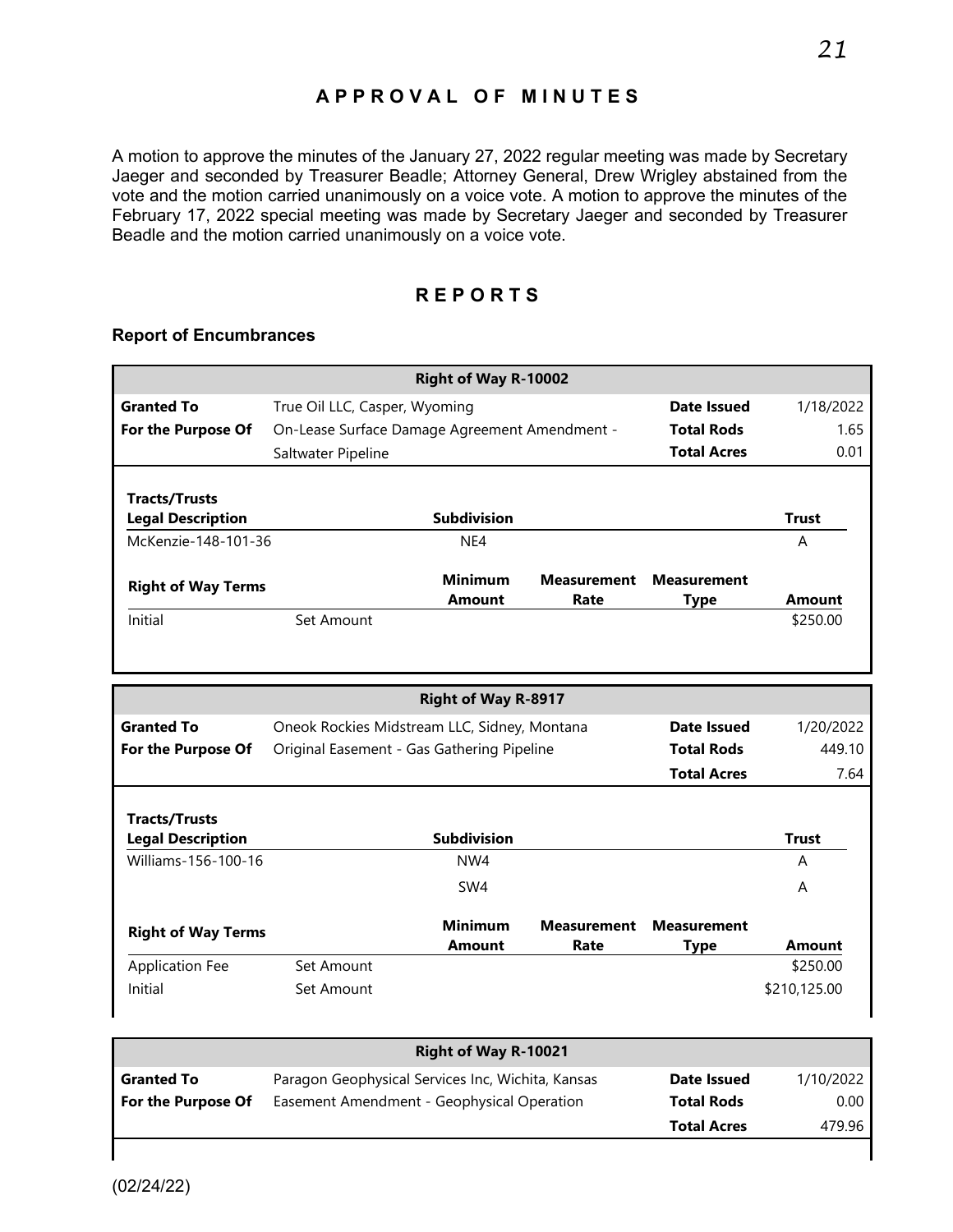# **Tracts/Trusts**

| <b>Legal Description</b>  | <b>Subdivision</b> |                                 |                            |                                   |               |
|---------------------------|--------------------|---------------------------------|----------------------------|-----------------------------------|---------------|
| Mercer-142-88-6           |                    | E2SW4, LOTS 6,7                 |                            |                                   | A             |
|                           |                    | SE4NW4, LOTS 3,4,5              |                            |                                   | A             |
|                           |                    | SW4NE4, LOT 2                   |                            |                                   | A             |
|                           |                    | W <sub>2</sub> SE4              |                            |                                   | A             |
| <b>Right of Way Terms</b> |                    | <b>Minimum</b><br><b>Amount</b> | <b>Measurement</b><br>Rate | <b>Measurement</b><br><b>Type</b> | <b>Amount</b> |
| <b>Application Fee</b>    | Set Amount         |                                 |                            |                                   | \$250.00      |
| Initial                   | Set Amount         |                                 |                            |                                   | \$4,799.50    |

|                                                                                        |                      | <b>Right of Way R-8967</b>     |                    |                    |               |  |
|----------------------------------------------------------------------------------------|----------------------|--------------------------------|--------------------|--------------------|---------------|--|
| <b>Granted To</b><br>Continental Resources Inc, Oklahoma City, Oklahoma<br>Date Issued |                      |                                |                    |                    |               |  |
| For the Purpose Of                                                                     | Easement Amendment - |                                |                    | <b>Total Rods</b>  | 605.21        |  |
|                                                                                        |                      | Pipeline & Communication Cable |                    |                    | 7.73          |  |
| <b>Tracts/Trusts</b><br><b>Legal Description</b>                                       |                      | <b>Subdivision</b>             |                    |                    | <b>Trust</b>  |  |
| Dunn-146-96-36                                                                         |                      | NW4                            |                    |                    | A             |  |
|                                                                                        |                      | SE4                            |                    |                    | A             |  |
|                                                                                        |                      | SW4                            |                    |                    | A             |  |
| <b>Right of Way Terms</b>                                                              |                      | <b>Minimum</b>                 | <b>Measurement</b> | <b>Measurement</b> |               |  |
|                                                                                        |                      | <b>Amount</b>                  | Rate               | Type               | <b>Amount</b> |  |
| <b>Application Fee</b>                                                                 | Set Amount           |                                |                    |                    | \$250.00      |  |
| Initial                                                                                | Set Amount           |                                |                    |                    | \$956.75      |  |

|                                                  |                                          | Right of Way R-10005                                          |                            |                                   |              |
|--------------------------------------------------|------------------------------------------|---------------------------------------------------------------|----------------------------|-----------------------------------|--------------|
| <b>Granted To</b>                                |                                          | West Dakota Water LLC, Williston, North Dakota<br>Date Issued |                            |                                   |              |
| For the Purpose Of                               | Original Permit - Temporary Layflat Line |                                                               |                            | <b>Total Rods</b>                 | 1,162.42     |
|                                                  |                                          |                                                               |                            | <b>Total Acres</b>                | 8.53         |
| <b>Tracts/Trusts</b><br><b>Legal Description</b> |                                          | <b>Subdivision</b>                                            |                            |                                   | <b>Trust</b> |
| Mountrail-155-94-28                              |                                          | SE4                                                           |                            |                                   | C            |
|                                                  |                                          | SW4                                                           |                            |                                   | C            |
| Mountrail-155-94-36                              |                                          | NE4                                                           |                            |                                   | A            |
|                                                  |                                          | NW4                                                           |                            |                                   | A            |
| <b>Right of Way Terms</b>                        |                                          | <b>Minimum</b><br>Amount                                      | <b>Measurement</b><br>Rate | <b>Measurement</b><br><b>Type</b> | Amount       |
| <b>Application Fee</b>                           | Set Amount                               |                                                               |                            |                                   | \$250.00     |
| Initial                                          | Set Amount                               |                                                               |                            |                                   | \$27,800.00  |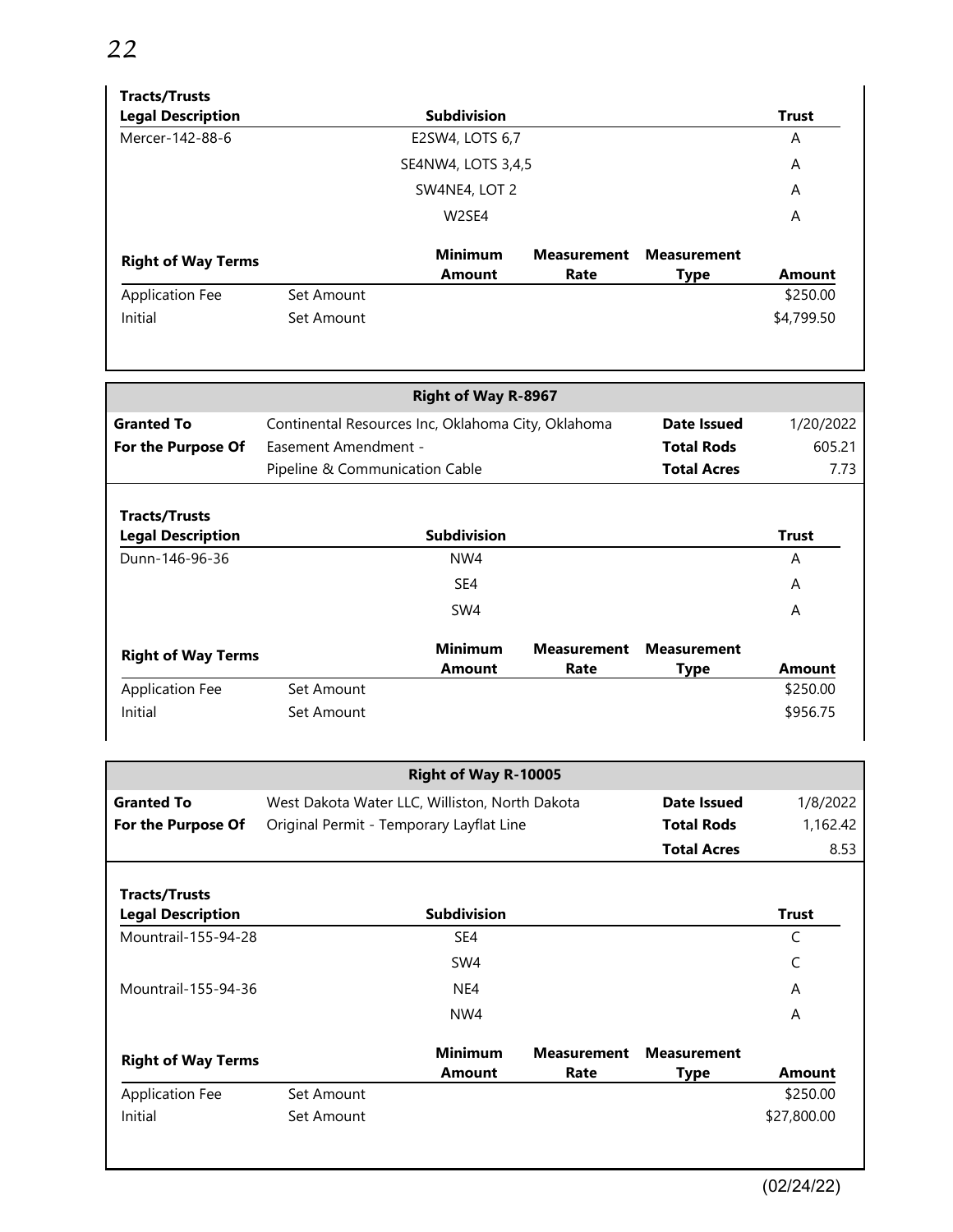| <b>Right of Way R-10010</b>                      |                                                                                         |                          |                            |                                   |              |  |  |
|--------------------------------------------------|-----------------------------------------------------------------------------------------|--------------------------|----------------------------|-----------------------------------|--------------|--|--|
| <b>Granted To</b>                                | Date Issued<br>Avery Technical Resources DBA Avery Land Services,<br>Sterling, Colorado |                          |                            |                                   | 1/20/2022    |  |  |
| For the Purpose Of                               | Original Permit -                                                                       |                          |                            | <b>Total Rods</b>                 | 0.00         |  |  |
|                                                  | Planning & Preconstruction Survey Access                                                |                          |                            | <b>Total Acres</b>                | 0.00         |  |  |
| <b>Tracts/Trusts</b><br><b>Legal Description</b> |                                                                                         | <b>Subdivision</b>       |                            |                                   | <b>Trust</b> |  |  |
| ALL                                              |                                                                                         | ALL                      |                            |                                   | A            |  |  |
| <b>Right of Way Terms</b>                        |                                                                                         | <b>Minimum</b><br>Amount | <b>Measurement</b><br>Rate | <b>Measurement</b><br><b>Type</b> | Amount       |  |  |
| <b>Application Fee</b>                           | Set Amount                                                                              |                          |                            |                                   | \$250.00     |  |  |
| One Time                                         | Set Amount                                                                              |                          |                            |                                   | \$500.00     |  |  |

| <b>Right of Way R-10012</b>                      |                                             |                          |                            |                                   |              |  |
|--------------------------------------------------|---------------------------------------------|--------------------------|----------------------------|-----------------------------------|--------------|--|
| <b>Granted To</b>                                | Bartlett & West Inc, Bismarck, North Dakota |                          |                            | Date Issued                       | 1/20/2022    |  |
| For the Purpose Of                               | Original Permit -                           |                          |                            | <b>Total Rods</b>                 | 0.00         |  |
|                                                  | Planning & Preconstruction Survey Access    |                          |                            | <b>Total Acres</b>                | 0.00         |  |
| <b>Tracts/Trusts</b><br><b>Legal Description</b> |                                             | <b>Subdivision</b>       |                            |                                   | <b>Trust</b> |  |
| ALL                                              |                                             | ALL                      |                            |                                   | A            |  |
| <b>Right of Way Terms</b>                        |                                             | <b>Minimum</b><br>Amount | <b>Measurement</b><br>Rate | <b>Measurement</b><br><b>Type</b> | Amount       |  |
| <b>Application Fee</b>                           | Set Amount                                  |                          |                            |                                   | \$250.00     |  |
| One Time                                         | Set Amount                                  |                          |                            |                                   | \$500.00     |  |

|                                                  |                                                                                | Right of Way R-10013     |                            |                            |               |
|--------------------------------------------------|--------------------------------------------------------------------------------|--------------------------|----------------------------|----------------------------|---------------|
| <b>Granted To</b>                                | Highlands Engineering & Surveying PLLC, Dickinson, North Date Issued<br>Dakota |                          |                            |                            | 1/22/2022     |
| For the Purpose Of                               | Original Permit -                                                              |                          |                            | <b>Total Rods</b>          | 0.00          |
|                                                  | Planning & Preconstruction Survey Access                                       |                          |                            | <b>Total Acres</b>         | 0.00          |
| <b>Tracts/Trusts</b><br><b>Legal Description</b> |                                                                                | <b>Subdivision</b>       |                            |                            | <b>Trust</b>  |
| <b>ALL</b>                                       |                                                                                | ALL                      |                            |                            | A             |
| <b>Right of Way Terms</b>                        |                                                                                | <b>Minimum</b><br>Amount | <b>Measurement</b><br>Rate | <b>Measurement</b><br>Type | <b>Amount</b> |
| <b>Application Fee</b>                           | Set Amount                                                                     |                          |                            |                            | \$250.00      |
| One Time                                         | Set Amount                                                                     |                          |                            |                            | \$500.00      |
| <b>Right of Way R-10013</b>                      |                                                                                |                          |                            |                            |               |

I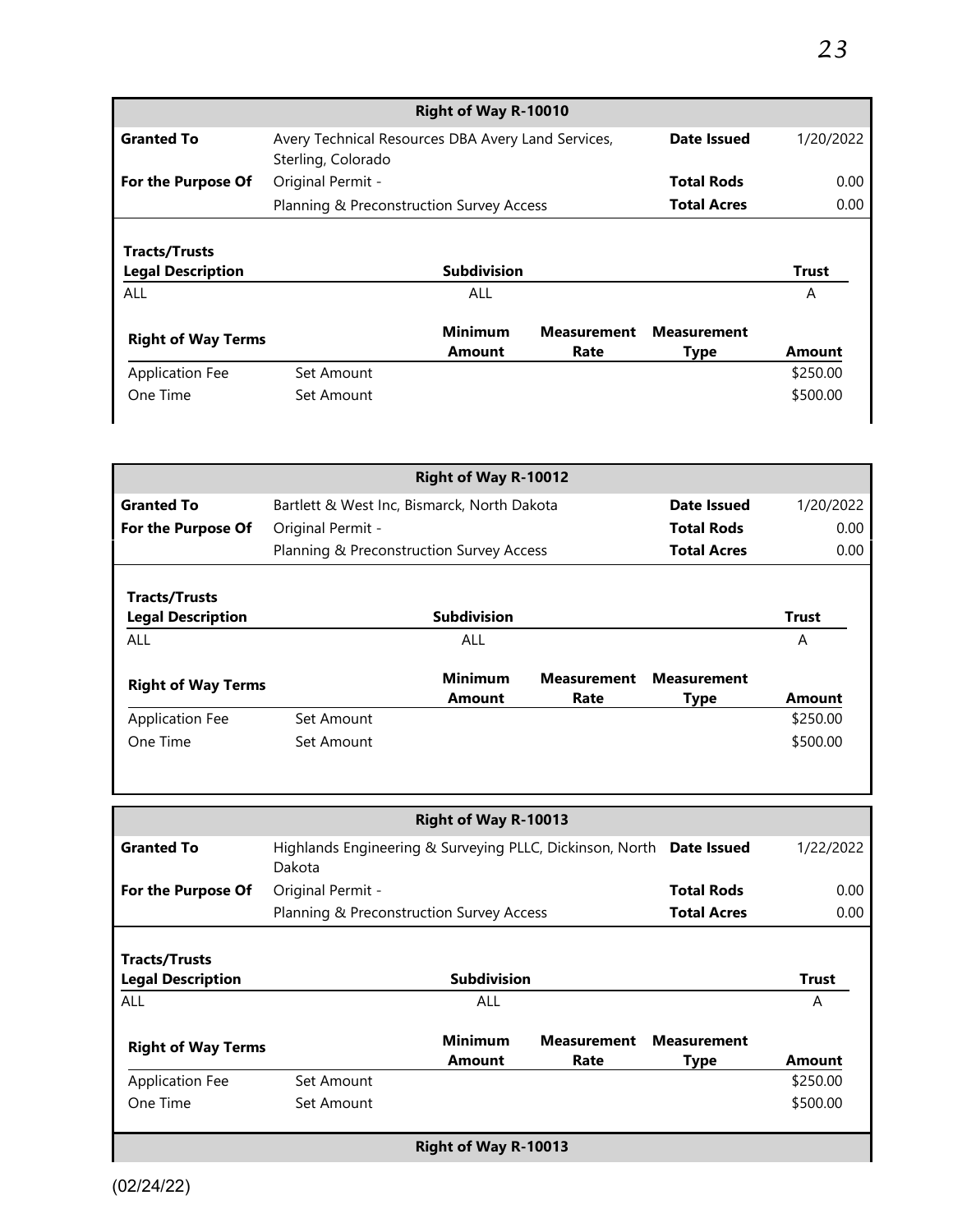| <b>Granted To</b>         | Highlands Engineering & Surveying PLLC, Dickinson, North Date Issued<br>Dakota | 1/22/2022                       |                            |                                   |               |
|---------------------------|--------------------------------------------------------------------------------|---------------------------------|----------------------------|-----------------------------------|---------------|
| For the Purpose Of        | Original Permit -                                                              |                                 |                            | <b>Total Rods</b>                 | 0.00          |
|                           | Planning & Preconstruction Survey Access                                       |                                 |                            | <b>Total Acres</b>                | 0.00          |
|                           |                                                                                |                                 |                            |                                   |               |
| <b>Tracts/Trusts</b>      |                                                                                |                                 |                            |                                   |               |
| <b>Legal Description</b>  |                                                                                | <b>Subdivision</b>              |                            |                                   | <b>Trust</b>  |
| ALL                       |                                                                                | <b>ALL</b>                      |                            |                                   | A             |
| <b>Right of Way Terms</b> |                                                                                | <b>Minimum</b><br><b>Amount</b> | <b>Measurement</b><br>Rate | <b>Measurement</b>                | <b>Amount</b> |
| <b>Application Fee</b>    | Set Amount                                                                     |                                 |                            | <b>Type</b>                       | \$250.00      |
| One Time                  | Set Amount                                                                     |                                 |                            |                                   | \$500.00      |
|                           |                                                                                |                                 |                            |                                   |               |
|                           |                                                                                | Right of Way R-10016            |                            |                                   |               |
| <b>Granted To</b>         | ND Energy Services Inc, Dickinson, North Dakota                                |                                 |                            | Date Issued                       | 1/18/2022     |
| For the Purpose Of        | Original Permit - Temporary Layflat Line                                       |                                 |                            | <b>Total Rods</b>                 | 784.84        |
|                           |                                                                                |                                 |                            | <b>Total Acres</b>                | 9.81          |
|                           |                                                                                |                                 |                            |                                   |               |
| <b>Tracts/Trusts</b>      |                                                                                |                                 |                            |                                   |               |
| <b>Legal Description</b>  |                                                                                | <b>Subdivision</b>              |                            |                                   | <b>Trust</b>  |
| Dunn-146-94-36            |                                                                                | NW4                             |                            |                                   | А             |
|                           |                                                                                | SE4                             |                            |                                   | A             |
|                           |                                                                                | SW4                             |                            |                                   | A             |
| <b>Right of Way Terms</b> |                                                                                | <b>Minimum</b><br><b>Amount</b> | <b>Measurement</b><br>Rate | <b>Measurement</b><br><b>Type</b> | <b>Amount</b> |
| <b>Application Fee</b>    | Set Amount                                                                     |                                 |                            |                                   | \$250.00      |
| Initial                   | Set Amount                                                                     |                                 |                            |                                   | \$12,950.00   |
|                           |                                                                                |                                 |                            |                                   |               |

**Total Initial Payment Amount** \$258,381.25

# **January 2022 Report of Shut-Ins Approved by Land Commissioner**

For the Purpose of: Coperations<br>Date Issued: 01/21/2022 Date Issued: 01/21/20<br>Application Fee: \$100.00 Application Fee:<br>Trust: Trust: Common Schools

# **Granted to: Marathon Oil Company**<br> **For the Purpose of: Conditions**

OG-06-02154, OG-06-02155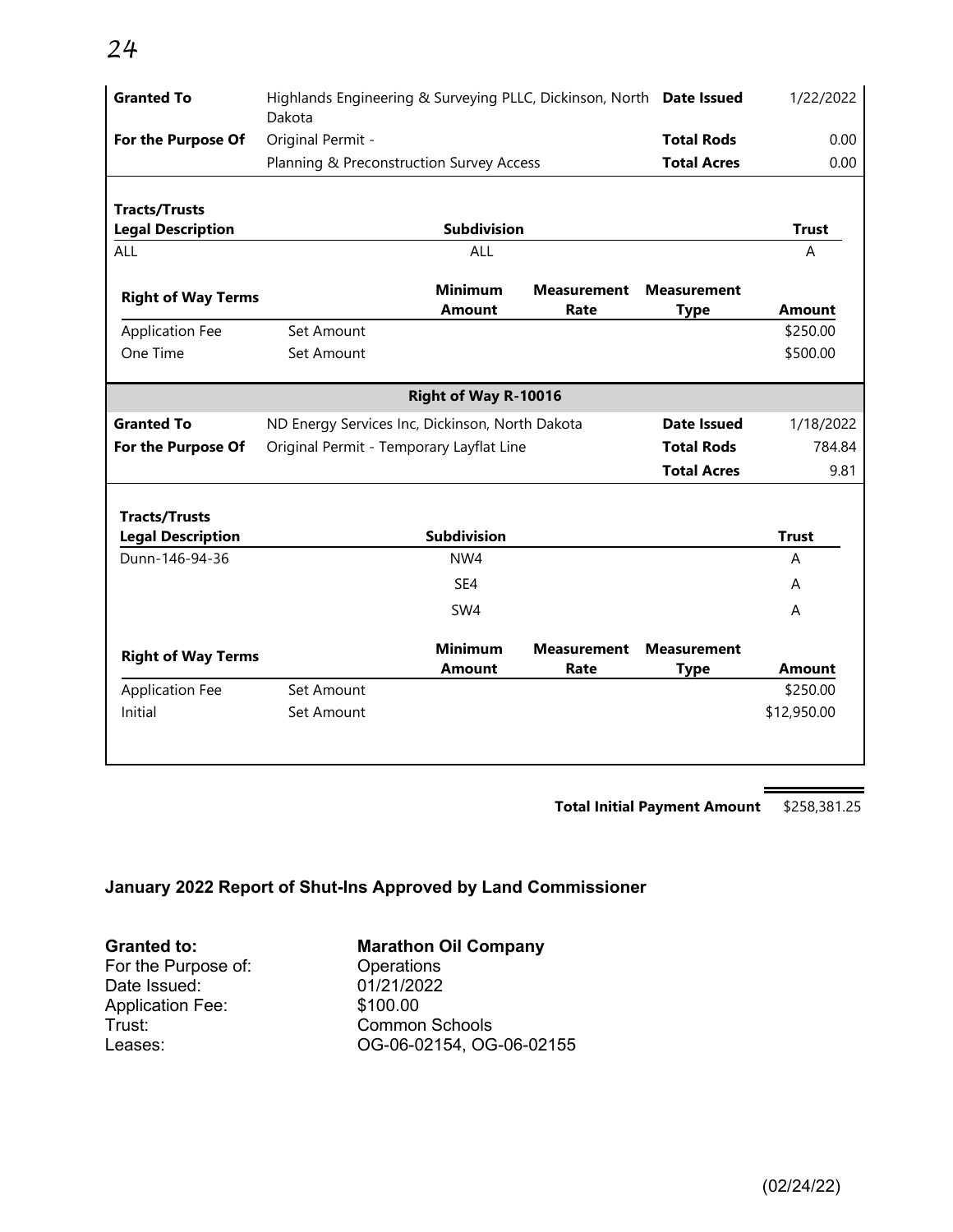#### **Summary of Oil and Gas Lease Auction**

On behalf of the Board of University and School Lands (Board), the Department of Trust Lands conducted an oil and gas lease auction on www.energynet.com which concluded on February 1, 2022.

There were 57 tracts offered, and all tracts received competitive bids (if the Board does not receive a competitive bid, the lease is awarded to the nominator). The highest bid per acre was \$5,000.00 (\$10,100.00 for 2.02 net acres) in McKenzie County. 32 tracts benefit the Common Schools Trust Fund; two tracts benefit the State Hospital Fund; two tracts benefit the North Dakota School of Science Fund; and 21 tracts benefit the Strategic Investment and Improvements Fund (SIIF) (with two of these tracts also benefitting the Maintenance Fund).

| <b>County</b>      | <b>Tracts/County</b> | <b>Net Mineral</b><br><b>Acres</b> | <b>Total Bonus</b> | <b>Average</b><br><b>Bonus/Acre</b> |
|--------------------|----------------------|------------------------------------|--------------------|-------------------------------------|
| <b>Billings</b>    | 22                   | 1288.63                            | \$315,654.32       | \$244.95                            |
| <b>Bottineau</b>   | 5                    | 348.41                             | \$8,556.61         | \$24.56                             |
| Divide             | 16                   | 1820.00                            | \$349,960.00       | \$192.29                            |
| Dunn               | 4                    | 480.00                             | \$57,120.00        | \$119.00                            |
| McKenzie           | 5                    | 299.20                             | \$173,971.33       | \$581.45                            |
| <b>Stark</b>       | 5                    | 360.00                             | \$10,880.00        | \$30.22                             |
| <b>GRAND TOTAL</b> | 57                   | 4596.24                            | \$916,142.26       | \$199.32                            |

There was a total of 24 bidders who submitted 1416 bids on 57 tracts. The bidders were from 10 states and one Canadian province (AZ, CA, CO, MN, MT, ND, NJ, TX, WA, WY, and Alberta, Canada).

A total of \$916,142.26 of bonus was collected from the auction.

## **Acreage Adjustment Report**



**NDDTL River Tracts map and outstanding requests for acreage adjustment stipulation and lease correction were presented to the Board and are available upon request.**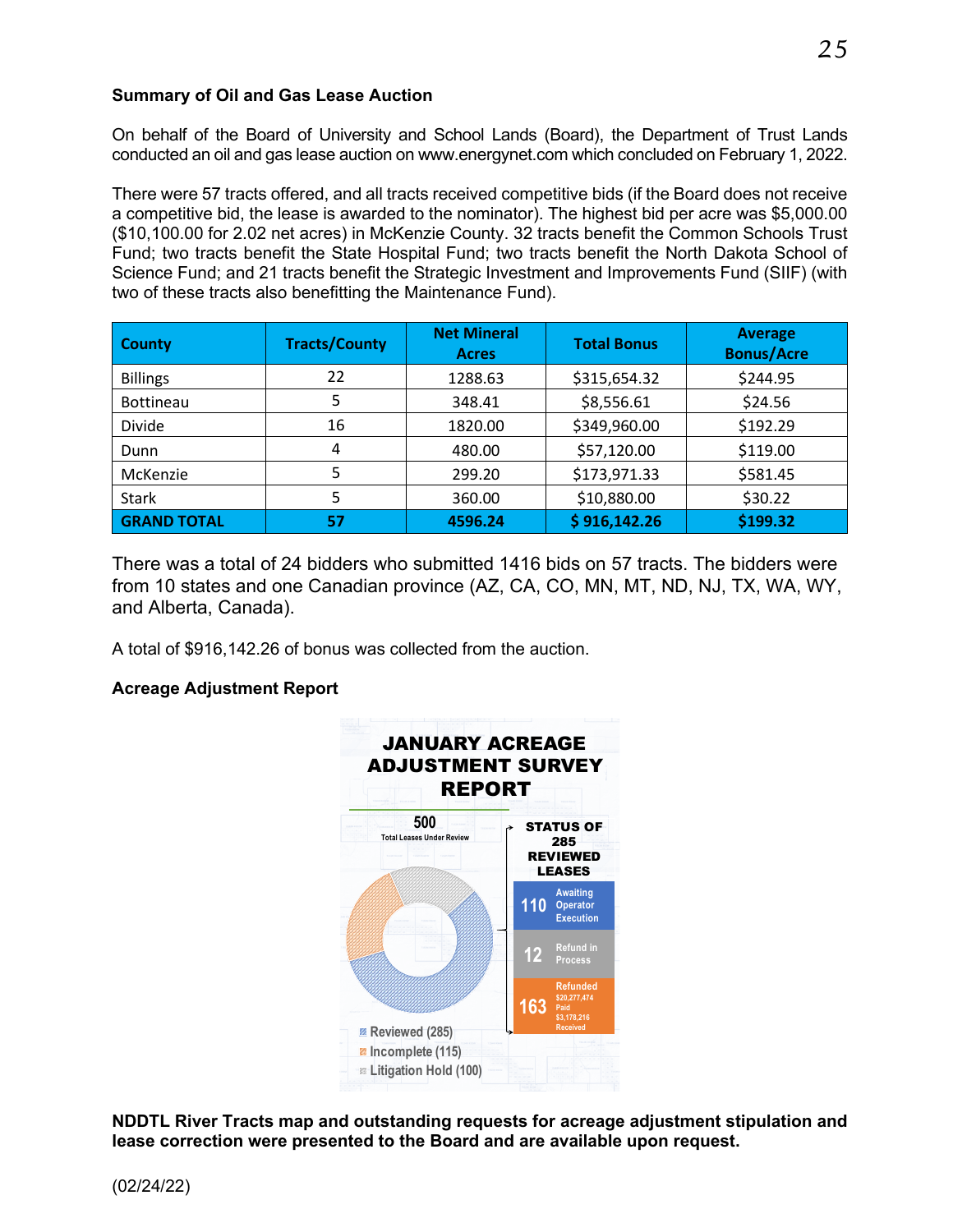**Under the authority of North Dakota Century Code Sections 44-04-19.1 and 44-04-19.2, the Board close the meeting to the public and go into executive session for purposes of attorney consultation relating to:**

• **Newfield Exploration Company et al Civ. No. 27-2018-CV-00143**

| <b>Action Record</b>            | <b>Motion</b> | <b>Second</b> | Aye | <b>Nay</b> | <b>Absent</b> |
|---------------------------------|---------------|---------------|-----|------------|---------------|
| Secretary Jaeger                |               |               |     |            |               |
| <b>Superintendent Baesler</b>   |               |               |     |            |               |
| Treasurer Beadle                |               |               |     |            |               |
| <b>Attorney General Wrigley</b> |               |               |     |            |               |
| Governor Burgum                 |               |               |     |            |               |

**The Board entered into executive session at 9:35 AM.**

#### **EXECUTIVE SESSION**

#### **Members Present:**

| Governor                             |
|--------------------------------------|
| Secretary of State                   |
| <b>Attorney General</b>              |
| <b>State Treasurer</b>               |
| Superintendent of Public Instruction |
|                                      |

#### **Department of Trust Lands Personnel present:**

| Jodi Smith              | Commissioner                        |
|-------------------------|-------------------------------------|
| Kate Schirado           | <b>Administrative Assistant</b>     |
| <b>Catelin Newell</b>   | <b>Administrative Staff Officer</b> |
| <b>Rick Owings</b>      | <b>Administrative Staff Officer</b> |
| <b>Kristie McCusker</b> | Paralegal                           |
| <b>Adam Otteson</b>     | <b>Revenue Compliance Director</b>  |
|                         |                                     |

#### **Guests in Attendance:**

| <b>Charles Carvell</b> | Office of the Attorney General-present for |
|------------------------|--------------------------------------------|
| Dave Garner            | Office of the Attorney General             |
| Jen Verleger           | Office of the Attorney General             |
| Reice Haase            | Office of the Governor                     |
| Leslie Bakken Oliver   | Office of the Governor                     |

The executive session adjourned at 10:06 AM and the Board returned to the open session and Teams meeting to rejoin the public. During the executive session meeting, the Board was provided information and no formal action was taken.

 $\mathcal{L}_\text{max}$  , and the contribution of the contribution of the contribution of the contribution of the contribution of the contribution of the contribution of the contribution of the contribution of the contribution of t

#### **January Unclaimed Property Report**

Unclaimed property is all property held, issued, or owing in the ordinary course of a holder's business that has remained unclaimed by the owner for more than the established time frame for the type of property. It can include checks, unpaid wages, stocks, amounts payable under the terms of insurance policies, contents of safe deposit boxes, etc.

An owner is a person or entity having a legal or equitable interest in property subject to the unclaimed property law. A holder can include a bank, insurance company, hospital, utility company, retailer, local government, etc.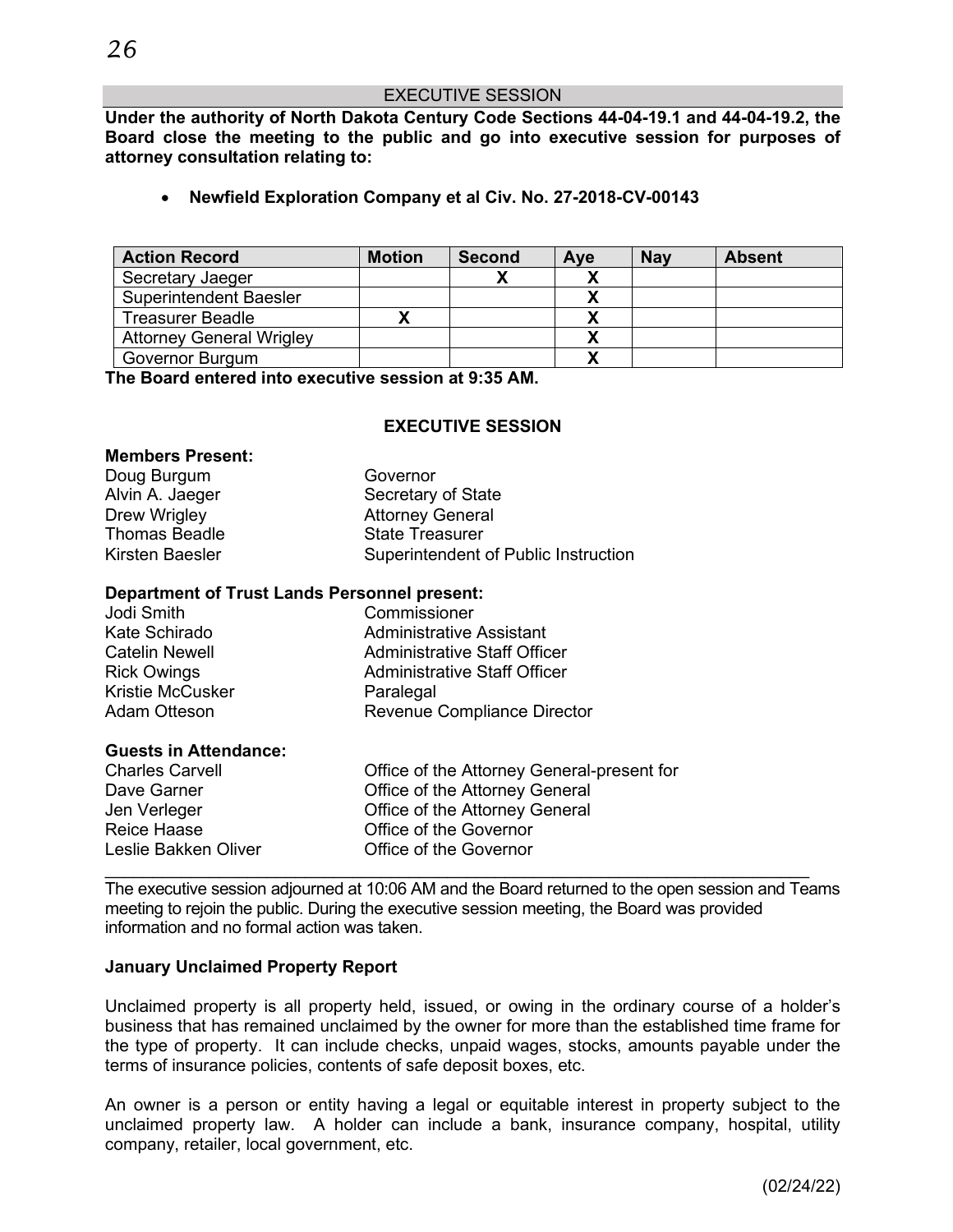Since 1975, the Unclaimed Property Division (Division) of the Department of Trust Lands (Department) has been responsible for reuniting individuals with property presumed abandoned. The Division acts as custodian of the unclaimed property received from holders. The property is held in trust in perpetuity by the State and funds are deposited in the Common Schools Trust Fund. The 1981 Uniform Unclaimed Property Act created by the national Uniform Law Commission was adopted by the State in 1985. In January 2020, the Division enacted North Dakota Administrative Code ch. 85-03. During the 67th Legislative Assembly, the Revised Uniform Unclaimed Property Act (RUUPA) was passed under Senate Bill 2048, codified as N.D.C.C. ch. 47-30.2.

For the month of January 2022, the Division received 46 holder reports with a property value of \$254,692 and paid 439 claims with a total value of \$420,425.

The Division is implementing a Voluntary Disclosure Agreement (VDA), a program through which a holder can report on a voluntary basis is overdue unclaimed property. Many states offer VDA programs as an olive branch, providing businesses the opportunity to come into compliance with unclaimed property laws without the burden of interest and penalties. Through the VDA program, the Division will proactively identifying noncompliant holders, reach out to them in a constructive manner, educate them on their reporting obligations, and assist them in correctly reporting unclaimed property.

While an audit presence is an essential element to compel compliance with Unclaimed Property Laws, a VDA program is an important tool which allows a company to easily become compliant and provides several benefits:

- 1. Allows the company to perform a self-review vs. an audit
- 2. Avoid some or all interest and penalties that might apply to late reported property
- 3. Assists a company to solidify its internal policies/procedures to it can remain in compliance

**The Financial Report (Unaudited) for period ending November 30, 2021 was presented to the Board for review and is available at the Department upon request.**

#### **Investment Updates**

#### **Portfolio Rebalancing Updates**

Since the last Board meeting, only Owl Rock has made a capital call amounting to around \$21.5M reducing its unfunded commitment to \$35M.

Unfunded commitments are at \$714.15M. These are:

- 1. Apollo Accord Fund, \$96.75M
- 2. Varde Dislocation Fund, \$42.5M
- 3. GCM Private Equity, \$110M
- 4. ARES Pathfinder Fund, \$64.5M
- 5. Angelo Gordon DL IV, \$25M
- 6. Owl Rock Diversified Lending, \$35M
- 7. GCM Secondary Opportunities Fund, \$121M
- 8. Harrison Street Core Property Fund LP, \$69.4M
- 9. FSI GDIF (Infrastructure), \$150M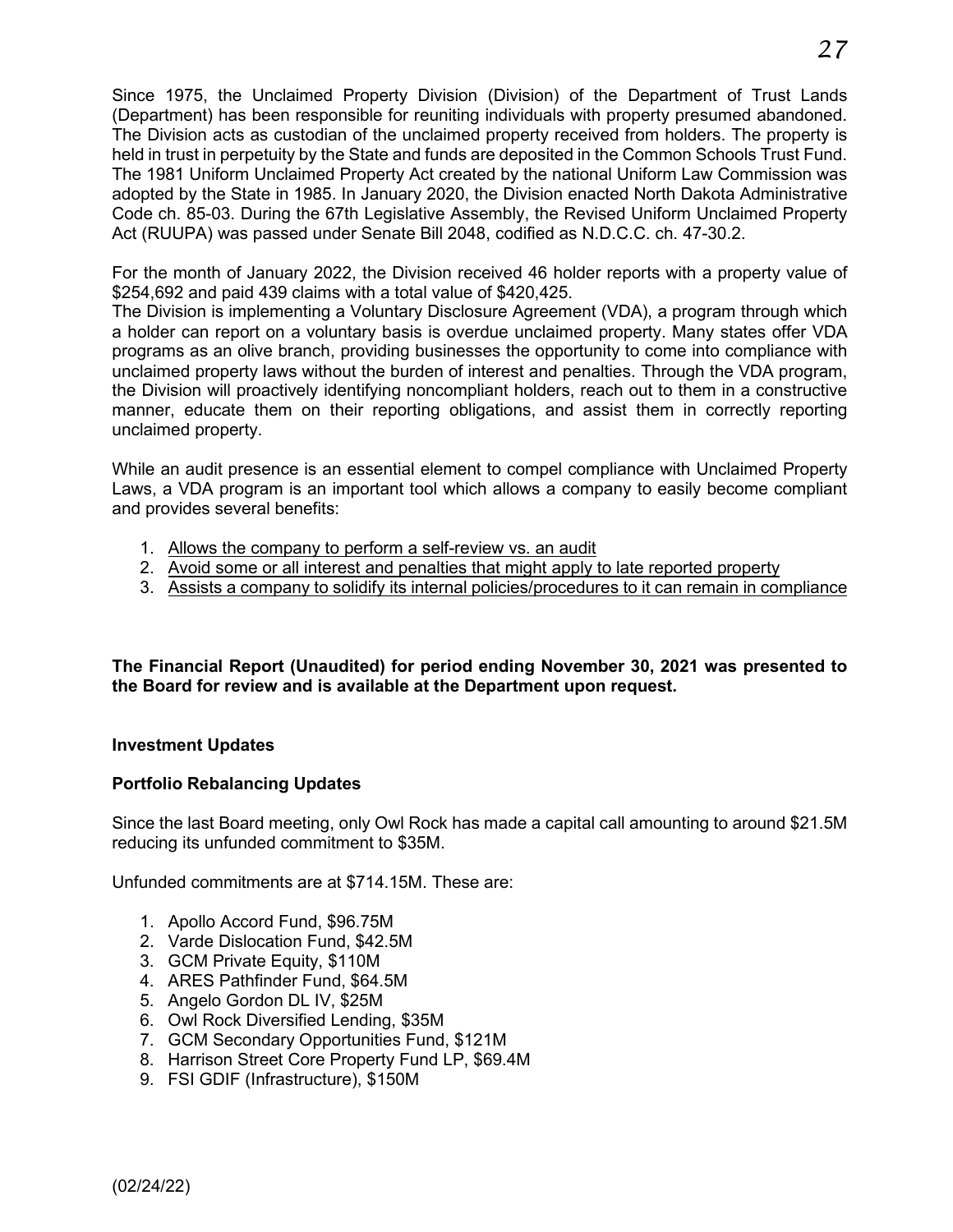#### **Asset Allocation**

The table below shows the status of the permanent trusts' asset allocation as of February 16, 2022. The figures provided are unaudited.

| As of                                         | Market Value     | Actual | Target | Lower   | Upper      |                                                           |  |  |  |
|-----------------------------------------------|------------------|--------|--------|---------|------------|-----------------------------------------------------------|--|--|--|
| <b>February 16, 2022</b>                      | Ş                | 0      |        | Range   | Range<br>4 |                                                           |  |  |  |
| Broad US Equity                               | 1,167,180,055.15 | 19.3%  | 19.0%  | 14.0%   | 24.0%      |                                                           |  |  |  |
| Broad Int'l Equity                            | 1,118,006,086.97 | 18.5%  | 19.0%  | 14.0%   | 24.0%      |                                                           |  |  |  |
| <b>Fixed Income</b>                           | 1,422,139,960.54 | 23.5%  | 22.0%  | 17.0%   | 27.0%      |                                                           |  |  |  |
| <b>Transition Account</b>                     | 350,038,875.52   | 5.8%   | 0.0%   | $-5.0%$ | 5.0%       | П<br>۰                                                    |  |  |  |
| Absolute Return                               | 860,601,207.06   | 14.2%  | 15.0%  | 10.0%   | 20.0%      |                                                           |  |  |  |
| <b>DIS</b>                                    |                  | 0.0%   | 0.0%   | $-5.0%$ | 5.0%       |                                                           |  |  |  |
| <b>Real Estate</b>                            | 881,877,794.62   | 14.6%  | 15.0%  | 10.0%   | 20.0%      |                                                           |  |  |  |
| Private Equity<br>(Grosvenor)                 | 50,013,997.60    | 0.8%   | 5.0%   | 0.0%    | 10.0%      |                                                           |  |  |  |
| Private Infrastructure<br>(JPM-Infra)         | 130,000,000.00   | 2.1%   | 5.0%   | 0.0%    | 10.0%      |                                                           |  |  |  |
| Opportunistic Investments<br>(Varde & Apollo) | 71,283,743.00    | 1.2%   | 0.0%   | $-5.0%$ | 5.0%       |                                                           |  |  |  |
| Portfolio Total                               | 6,051,141,720.46 | 100.0% |        |         |            | 5.0%<br>0.0%<br>10.0%<br>15.0%<br>20.0%<br>25.0%<br>30.0% |  |  |  |
|                                               |                  |        |        |         |            | $\bullet$ Actual $\Box$ Target                            |  |  |  |

# **INVEST MENT S**

#### **Investment Policy Statement – Second Reading**

The Board of University and School Land's (Board) Investment Policy Statement (IPS) is to be formally reviewed at least every four years or when a written investment policy must be established for new funds. In June 2020, the Board entered into an asset management agreement with the Theodore Roosevelt Presidential Library Foundation to manage the investment assets of the Theodore Roosevelt Presidential Library and Museum Endowment (Endowment), in accordance with NDCD ch. 54-07-12.

Department Staff recommends the Board adopt amended IPS (Attachment 1) to include a policy for the Endowment.

In addition, Staff recommends changing the definition of real estate assets under "Permitted Investments," relating to item 3.A. on this month's Board agenda, if approved.

The two substantive changes to the IPS are as follows:

- 1. Reflect the addition of the investment policy for the Endowment as reflected on page 29 (Attachment 1). Also, adding the Endowment where appropriate throughout the IPS.
- 2. Update the real estate asset class definition under "Permitted Investments" on page 20 as follows: "As well as, Real Estate Investment Trusts (REIT's) and other real estate securities and related index strategies for rebalancing tools."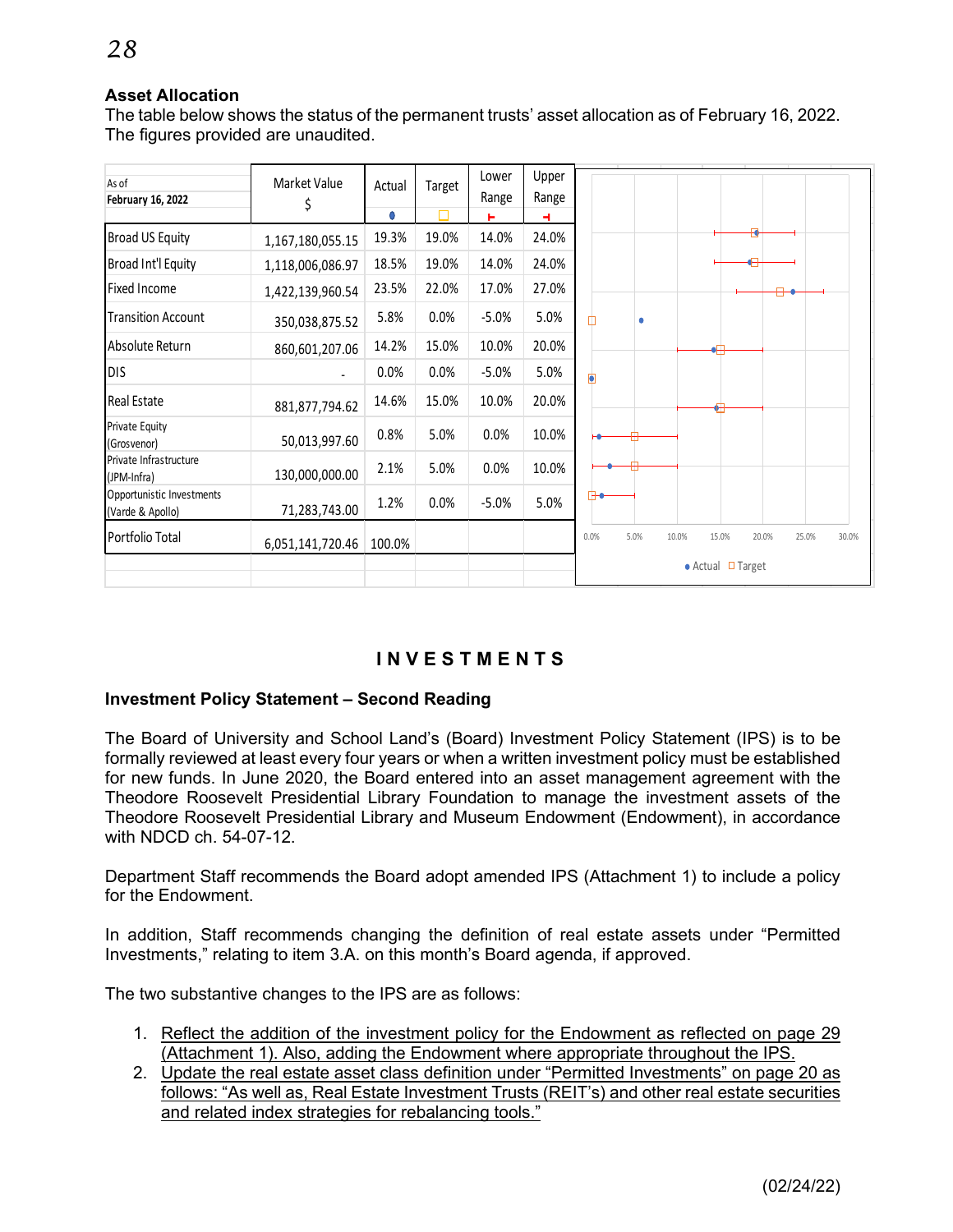Motion: **The Board approve the updates to the Investment Policy Statement as shown on the attached redline version.**

| <b>Action Record</b>            | <b>Motion</b> | <b>Second</b> | Ave | <b>Nav</b> | <b>Absent</b> |
|---------------------------------|---------------|---------------|-----|------------|---------------|
| Secretary Jaeger                |               |               |     |            |               |
| <b>Superintendent Baesler</b>   |               |               |     |            |               |
| <b>Treasurer Beadle</b>         |               |               |     |            |               |
| <b>Attorney General Wrigley</b> |               |               |     |            |               |
| <b>Governor Burgum</b>          |               |               |     |            |               |

**Redlined Investment Policy Statement was presented to the board and is available from the department upon request.**

# **SURFACE**

#### **Surface Land Lease Revision**

The Department of Trust Lands (Department) is recommending revisions to paragraph 17 of the Board of University and School Lands' (Board) Surface Land Lease (Attachment 1) based on the following statutes:

N.D.C.C. § 4.1-47-26 – Publicly owned land -- Noxious weed control

Each state agency shall provide for the control of noxious weeds on land within its jurisdiction. If a state agency fails to control noxious weeds on land under its jurisdiction, the county weed board, upon approval of the commissioner, may enter upon the land to control the noxious weeds. The state agency shall reimburse the county weed board for expenses incurred in controlling the noxious weeds, within thirty days after the agency receives the bill.

N.D.C.C. § 63-05-03 – Failure to cut weeds and grasses – Expenses levied as taxes against land

If the landowner or operator fails to cut the weeds and grasses along the designated highways or roads as provided in this chapter, the board of township supervisors or the board of county commissioners, as the case may be, may cause the weeds and grasses to be cut and the actual expense of cutting shall be certified to the county auditor, and all of the expenses shall be charged against the land of the landowner and shall become a part of the taxes to be levied against the land for the ensuing year and shall be collected in the same manner as other real estate taxes are collected, and placed to the credit of the respective subdivisions entitled thereto.

North Dakota Century Code allows the counties to enter land owned by the Board to control noxious weeds (see N.D.C.C § 4.1-47-26) and to cut road ditches (see N.D.C.C. § 63-05-03). Those statutes allow the county to charge the Board for such expenses.

The Department recommends the proposed revision to the lease term to clarify that the expense is the responsibility of the lessee:

17. **COMPLIANCE WITH LAWS AND REGULATIONS.** LESSEE shall comply with all rules and regulations of the Board of University and School Lands and all state and federal laws, including payment of any taxes and special assessments levied against the Land and costs associated with management of the Land or LESSEE'S interest thereon.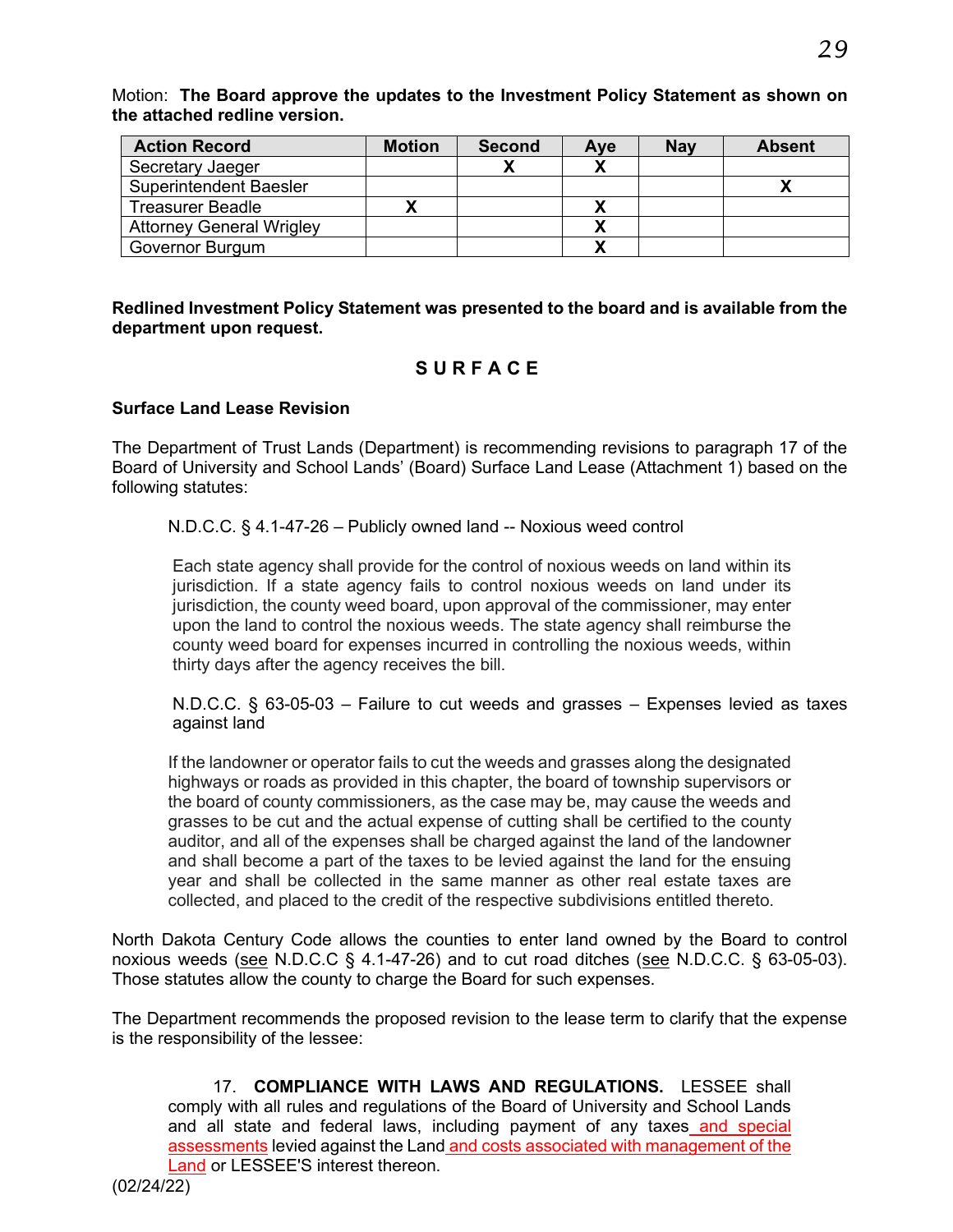# *30*

The Attorney General's Office provided guidance related to the proposed revision to the Board's Surface Land Lease.

Motion: **The Commissioner recommends the Board approve the changes to the Surface Land Lease as referenced above and as shown in the attached redlined Surface Land Lease.**

| <b>Action Record</b>            | <b>Motion</b> | <b>Second</b> | Ave | <b>Nay</b> | <b>Absent</b> |
|---------------------------------|---------------|---------------|-----|------------|---------------|
| Secretary Jaeger                |               |               |     |            |               |
| <b>Superintendent Baesler</b>   |               |               |     |            |               |
| <b>Treasurer Beadle</b>         |               |               |     |            |               |
| <b>Attorney General Wrigley</b> |               |               |     |            |               |
| Governor Burgum                 |               |               |     |            |               |

**Surface Land Lease redlined lease document was presented to the board and is available from the department upon request.**

# **OTHER BUSINESS**

#### **Incoming Land Commissioner Transition Plan Adjustment**

To facilitate an orderly and efficient transition, the incoming Department of Trust Lands Commissioner will begin his orientation into the new position on February 28, 2022. The transition plan will include an initial meeting with acting Commissioner Jodi Smith, who will provide introductions to key agency staff and an overview of agency operations. During the transition period, Mr. Heringer will schedule and conduct one-on-one meetings with DTL division directors and additional meetings with Commissioner Smith, for briefings on division operations, budgeting, workforce/staffing and strategic plans.

Commissioner Heringer's term of appointment will be effective on March 14, 2022 and run through June 30, 2025, as defined in law. The term of acting Commissioner Smith will expire on March 13, 2022.

Motion: **The transition plan and timeline for onboarding Commissioner Heringer, set forth above, be adopted.**

| <b>Action Record</b>            | <b>Motion</b> | <b>Second</b> | Ave | <b>Nay</b> | <b>Absent</b> |
|---------------------------------|---------------|---------------|-----|------------|---------------|
| Secretary Jaeger                |               |               |     |            |               |
| <b>Superintendent Baesler</b>   |               |               |     |            |               |
| <b>Treasurer Beadle</b>         |               |               |     |            |               |
| <b>Attorney General Wrigley</b> |               |               |     |            |               |
| Governor Burgum                 |               |               |     |            |               |

Resolution For Hiring of Land Commissioner

Historically, when a new Commissioner is appointed, the investment advisors have required a board resolution and vote acknowledging the appointment of the Commissioner and other persons responsible for managing the Board's investment program.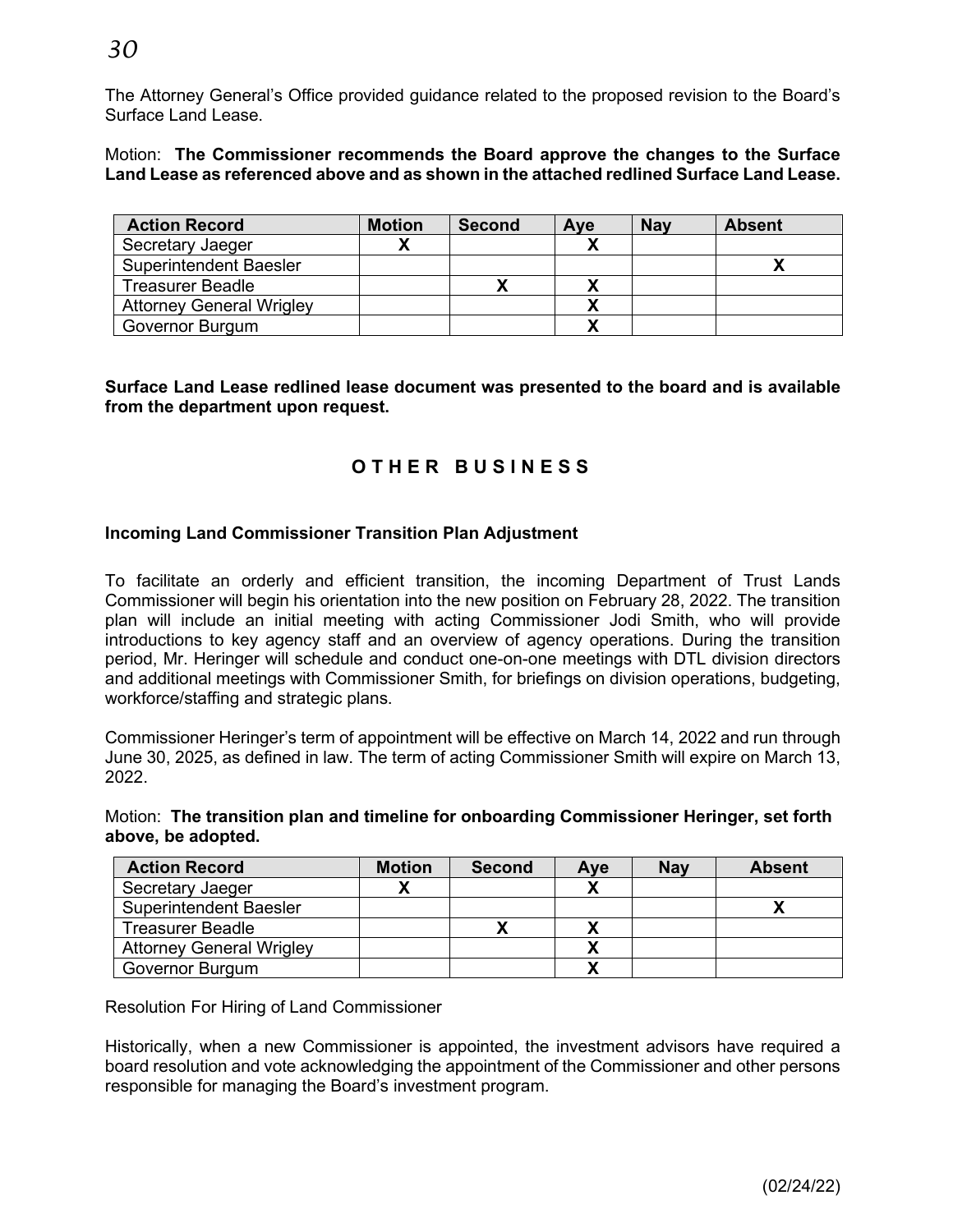The following resolution is proposed for adoption:

BE IT RESOLVED that the Board of University and School Lands authorized the appointment of Joseph Heringer as Land Commissioner at a special meeting, February 17, 2022. Mr. Heringer's term of appointment begins March 14, 2022.

On and after March 14, 2022, Commissioner Heringer shall have the authority to represent the Board of University and School Lands in all activities involving the financial assets under its control, as provided for in state law and in accordance with Board policy.

Copies of the resolution will be sent to the Board's custodial bank and investment advisors, along with a letter of direction authorizing Commissioner Joseph Heringer, Investment Director Michael Shackleford and Investment Analyst Dennis Chua are authorized to represent the Board in all activities involving the financial assets under the Board's control. The Department complies with the North Dakota State's Office of Management and Budget, Fiscal and Administrative Policy 216 – Internal Control and Fraudulent/Significant Dishonest Act, state law and Board policy.

Motion: **Effective March 14, 2022, the Board adopt the resolution authorizing Joseph Heringer, Land Commissioner, Investment Director, Michael Shackelford and Investment Analyst, Dennis Chua, to represent the Board in all activities involving the financial assets under the Board's control as provided for in state law and in accordance of Board policy.**

| <b>Action Record</b>            | <b>Motion</b> | <b>Second</b> | <b>Ave</b> | <b>Nay</b> | <b>Absent</b> |
|---------------------------------|---------------|---------------|------------|------------|---------------|
| Secretary Jaeger                |               |               |            |            |               |
| <b>Superintendent Baesler</b>   |               |               |            |            |               |
| <b>Treasurer Beadle</b>         |               |               |            |            |               |
| <b>Attorney General Wrigley</b> |               |               |            |            |               |
| <b>Governor Burgum</b>          |               |               |            |            |               |

# **LITIGATION**

#### **Newfield Litigation**

| <b>Case:</b> | Newfield Exploration Company, Newfield Production Company, and Newfield                         |
|--------------|-------------------------------------------------------------------------------------------------|
|              | RMI LLC v. State of North Dakota, ex rel. the North Dakota Board of University                  |
|              | and School Lands and the Office of the Commissioner of University and                           |
|              | School Lands, a/k/a the North Dakota Department of Trust Lands, Civ. No. 27-                    |
|              | 2018-CV-00143                                                                                   |
| Date Filed:  | March 7, 2018                                                                                   |
| Court:       | <b>District Court/McKenzie County</b>                                                           |
| Attorneys:   | David Garner                                                                                    |
| Opposing     |                                                                                                 |
| Counsel:     | Lawrence Bender - Fredrikson & Byron, P.A. and Michelle P. Scheffler – Haynes<br>and Boone, LLP |
| Judge:       | <b>Robin Schmidt</b>                                                                            |
|              |                                                                                                 |

Issues: Plaintiff is seeking a Declaratory Judgment that it is currently paying gas royalties properly under the Board's lease. Specifically, Plaintiff is asking the Court to order that gas royalty payments made by the Plaintiff be based on the gross amount received by the Plaintiff from an unaffiliated third-party purchaser, not upon the gross amount paid to a third party by a downstream purchaser, and that Plaintiff does not owe the Defendants any additional gas royalty payments based on previous payments.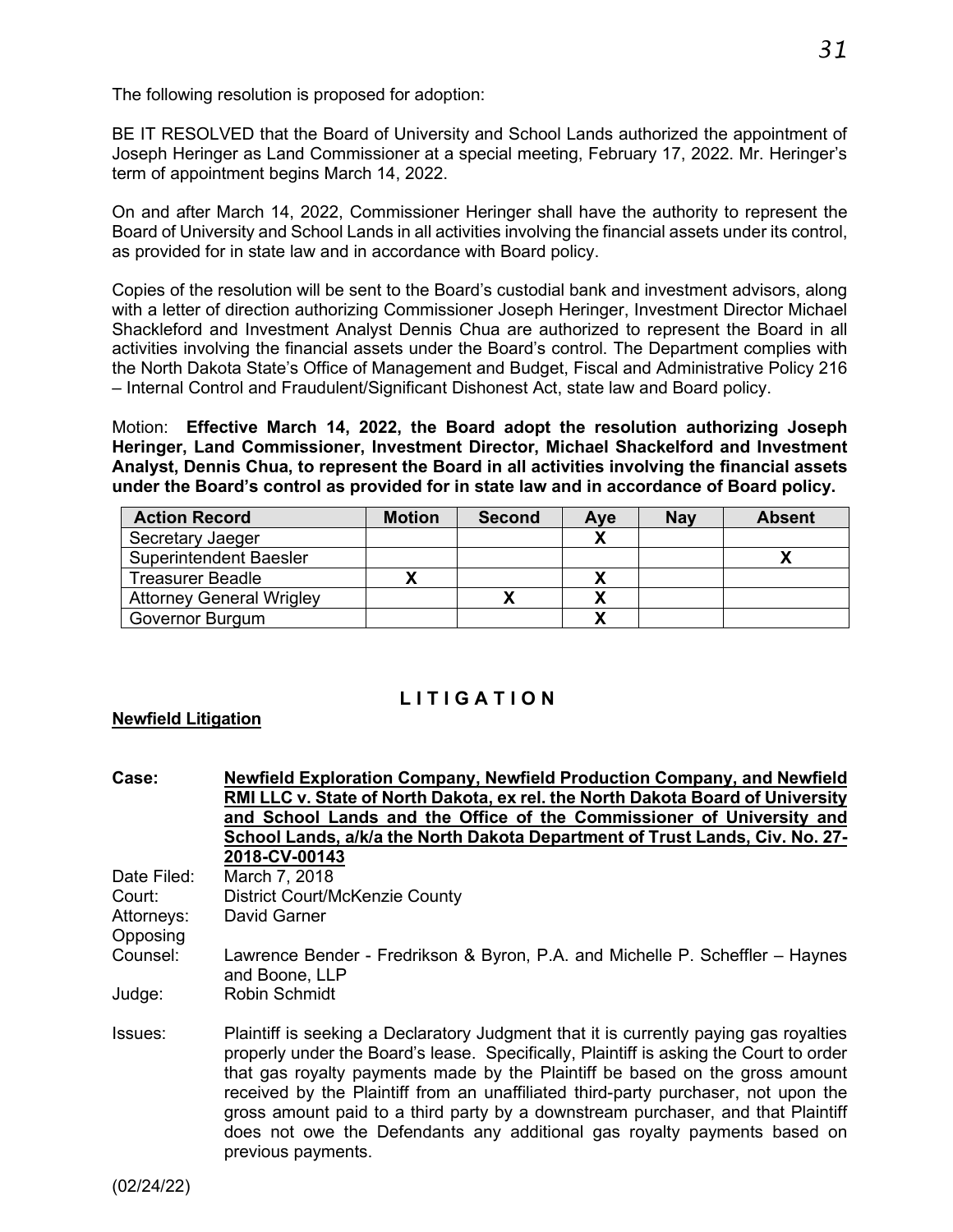History: A Complaint and Answer with Counterclaims have been filed. Newfield filed an Answer to Counterclaims. A Scheduling conference was held July 27, 2018. Plaintiffs' filed a Motion for Summary Judgment on August 13, 2018 and Defendants filed a Cross-Motion for Summary Judgment. Plaintiffs' Response was filed October 19, 2018 and Defendants' Reply was filed November 9, 2018. A hearing on the Motions for Summary Judgment was held on January 4, 2019 at 1:30 p.m., McKenzie County. An Order on Cross Motions for Summary Judgment was issued on February 14, 2019, granting Plaintiff's motion for summary judgment and denying Defendants' motion for summary judgment. The Judgment was entered March 1, 2019, and the Notice of Entry of Judgment was filed March 4, 2019. Defendants have filed a Notice of Appeal to the North Dakota Supreme Court (Supreme Court). The trial scheduled in McKenzie County District Court for September 10 and 11, 2019 has been cancelled. Defendants/Appellants' Brief to the Supreme Court was filed April 29, 2019. Plaintiffs/Appellees filed their Brief of Appellees and Appendix of Appellees on June 7, 2019. Defendants/Appellants filed a reply brief on June 18, 2019. Oral Argument before the Supreme Court was held on June 20, 2019. On July 11, 2019, the Supreme Court entered its Judgment reversing the Judgment of the McKenzie County District Court. On July 25, 2019 Newfield filed Appellee's Petition for Rehearing. Also on July 25, 2019, a Motion for Leave to File Amicus Curiae Brief by Western Energy Alliance in Support of Newfield was filed with the Supreme Court. On July 26, 2019, a Motion for Leave to File Amicus Curiae Brief by North Dakota Petroleum Council in Support of Newfield was filed with the Supreme Court. On August 20, 2019, the North Dakota Supreme Court requested Defendants file a Response to the Petition for Rehearing and the two Amicus Curiae Briefs no later than September 4, 2019. Defendants/Appellants filed their Response to Petition for Rehearing on September 4, 2019. A Corrected Opinion was filed by the North Dakota Supreme Court on September 9, 2019, changing the page number of a citation. On September 12, 2019, the North Dakota Supreme Court entered an order denying Newfield's Petition for Rehearing. On September 20, 2019, the opinion and mandate of the Supreme Court was filed with McKenzie County District Court. A Telephonic Status Conference was held October 8, 2019. On October 9, 2019, the District Court issued an Order Setting Briefing Schedule which ordered "the parties to file a brief regarding how they suggest the case proceed after the Supreme Court's decision." The parties filed briefs with the District Court on November 6, 2019. Notice of Appearance for Michelle P. Scheffler of Hayes and Boone, LLP on behalf of Plaintiffs was filed November 7, 2019. Telephonic Status Conference scheduled for March 17, 2020 before the District Court. On May 14, 2020, the Court scheduled a five-day Court Trial to start on October 4, 2021, McKenzie County Courthouse. On July 28, 2020, a Stipulated Scheduling Order was entered, setting dates for various deadlines. On April 1, 2021, the State served Defendants State of North Dakota, ex re. the North Dakota Board of University and School Lands, and the Office of the Commissioner of University and School Lands, a/k/a the North Dakota Department of Trust Lands' Interrogatories, Requests for Production of Documents, and Requests for Admissions to Plaintiff. On April 1, 2021, the Plaintiffs served the following on the State: Plaintiffs' Notice of Intention to Take Oral and Videotaped Deposition of a Representative of the North Dakota Department of Trust Lands; Plaintiffs' Notice of Intention to Take Oral and Videotaped Deposition of Lance Gaebe; Plaintiffs' Notice of Intention to Take Oral and Videotaped Deposition of Taylor K. Lee; Plaintiffs' Notice of Intention to Take Oral and Videotaped Deposition of Jodi Smith; and Plaintiffs' First Set of Interrogatories, Requests for Production, and Requests for Admission to all Defendants. On July 1, 2021, Defendants filed their Motion for Summary Judgment and Plaintiffs filed their Motion for Partial Summary Judgment. On August 2, 2021, Plaintiffs filed a Motion to Admit Garrett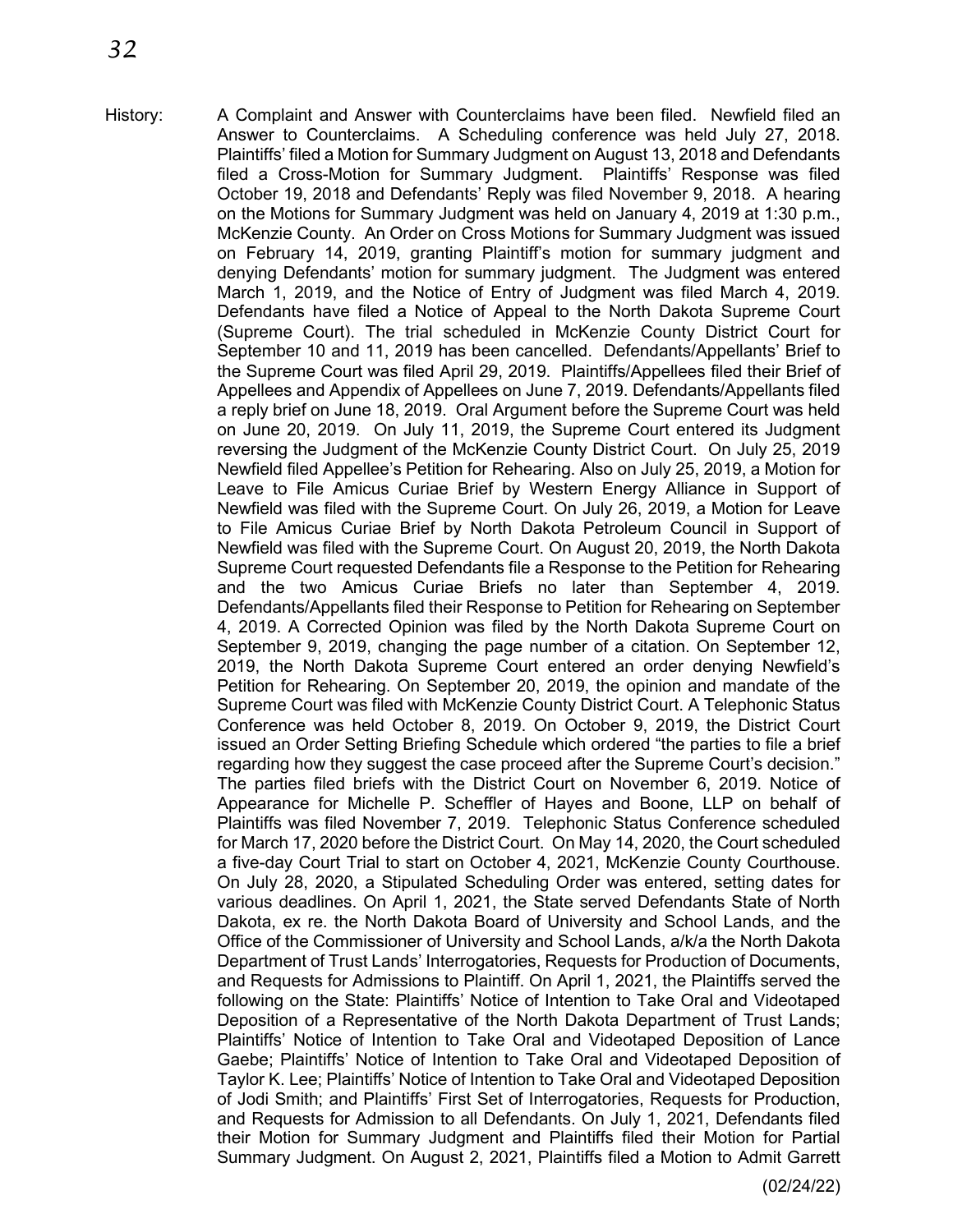S. Martin Pro Hac Vice and their Response Brief in Opposition to Motion for Summary Judgment. Also on August 2, 2021, Defendants filed their Brief in Response to Plaintiffs' Motion for Partial Summary Judgment. On August 4, 2021, the parties filed an Expedited Joint Motion for Extension of Time to Reply to Briefs in Opposition/Response to Motions for Summary Judgment and the Joint Motion to Exceed Volume Limitations. On August 5, 2021, the Court issued its Order Granting Expedited Joint Motion for Extension of Time to Reply to Briefs in Opposition/Response to motions for Summary Judgment and the Order Granting Joint Motion to Exceed Volume Limitations. The parties now have until August 30, 2021 to file their opposition/response briefs and the page limit was extended from 12 pages to 30 pages for both parties. On August 9, 2021, Plaintiffs requested a hearing on Plaintiff's Motion for Partial Summary Judgment and Defendants Motion for Summary Judgment and scheduled that hearing for September 16, 2021, at 10 a.m. Also on August 9, 2021, a Pretrial Conference was scheduled for 10 a.m. on October 1, 2021. Mediation was held September 2, 2021. The Deposition of Adam Otteson was held August 31, 2021; Jodi Smith's deposition was held September 14, 2021; the deposition of Kelly Vandamme was held September 22, 2021; and the deposition of John Kemmerer was held for September 23, 2021. On September 3, 2021, Plaintiffs filed a Motion to Compel which was later withdrawn on September 16, 2021. On September 8, 2021, Plaintiffs submitted a Motion to Admit Ryan Pitts Pro Hac Vice. The Order of Admission was signed September 9, 2021. On September 10, 2021, Plaintiffs filed a Motion to Exclude Evidence Attached to Defendants Summary Judgment Brief. They also filed an Emergency Motion for Expedited Briefing Schedule and a request for the hearing on both of these motions be held with the motions for summary judgment. Judge Schmidt sent an email to the parties on September 10, 2021 regarding the status. On September 14, 2021, the Order Extending Deadline to Submit Motions in Limine and Pretrial Statements to be due September 20, 2021 was signed. On September 15, 2021, Defendants filed a Motion to Exclude Evidence and Response to Plaintiffs' Motion to Exclude. The parties attending the oral argument on September 16, 2021 and an Order on Cross Motions for Summary Judgment was issued that date. On September 17, 2021, the parties filed a Stipulation regarding Trial Witnesses and the Order Adopting the Stipulation was signed on September 20, 2021. On September 20, 2021, the Defendants filed an Expedited Motion to Supplement Exhibits and Plaintiffs filed a Motion in Limine or to Exclude and Limit Anticipated Testimony. The parties also filed their Pretrial Statements and a Combined Exhibit list. On September 23, 2021, Plaintiffs filed their Response in Opposition to Defendants' Expedited Motion to Supplement Exhibits and the Court entered the Order Granting Expedited Motion to Supplement Exhibits filed by Defendants. On September 24, 2021, Plaintiffs filed their Response in Opposition to Defendants' Motion to Exclude Evidence, an Expedited Motion to Take Joy Barnett's Testimony by Reliable Electronic Means, and a Special Motion to Exclude and Motion in Limine. Defendants filed a Supplemented Exhibit List. On September 27, 2021, the Court entered its order Granting Plaintiffs' Expedited Motion to Take Joy Barnett's Testimony by Reliable Electronic Means. Defendants filed a Second Supplemented Exhibit List and their response to Plaintiff's Special Motion to Exclude and Motion in Limine. On September 28, 2021, Defendants filed their response to Plaintiff's Motion in Limine or to Exclude and Limit Anticipated Testimony. A pretrial conference was held on October 1, 2021. The trial was held on October 4, 5 & 6. The Court issued its Memorandum Opinion, Findings of Fact, Conclusions of Law and Order for Judgment on October 13, 2021. On October 22, 2021, Plaintiffs filed their Statement of Costs and Disbursements of Lawrence Bender, Statement of Costs and Disbursements of Michelle P. Scheffler, and proposed Judgment**.** On October 27, 2021, the State sent a letter to the Honorable Robin A. Schmidt advising that the State intended to submit a response to the proposed Judgment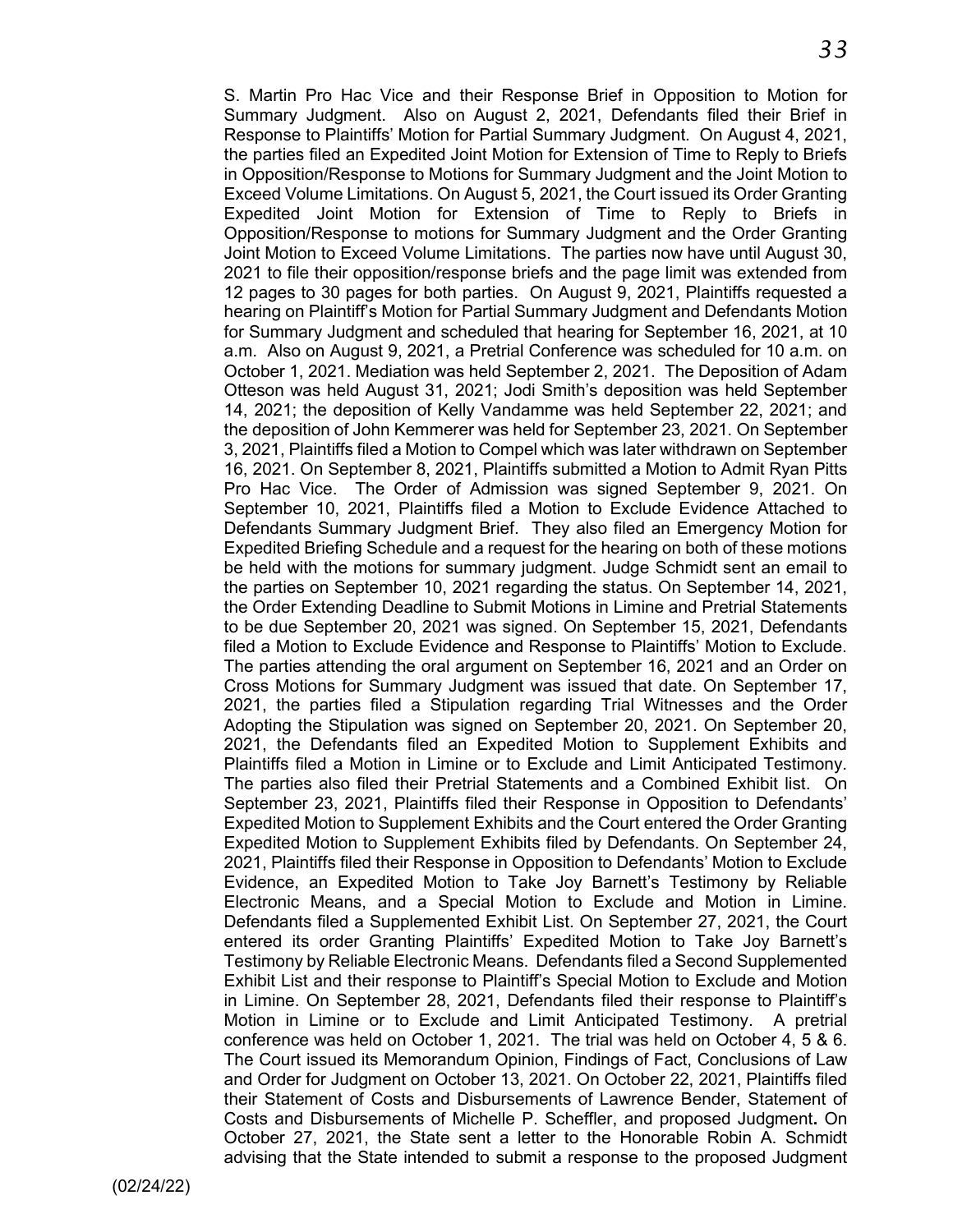filed by Plaintiffs. On November 5, 2021, the State filed its Objection to Plaintiff's Proposed Judgment. On November 12, 2021, Plaintiffs filed a Notice of Motion, Motion, and Brief in Support of Motion for Leave to File a Response to Defendants Objections to the Proposed Judgment. Order for Judgment was entered on November 16, 2021. The Notice of Entry of Judgment and Judgment were entered on November 17, 2021.

#### **Current Status:**

- **On January 18, 2022, a Notice of Appeal was filed by the Board.**
- **On January 28, 2022, an Order for Transcript was filed with the Supreme Court.**
- **On February 1, 2022, a Second Order for Transcript was filed with Supreme Court.**
- **On February 8, 2022, the Board filed an Unopposed Motion for Extension of Time to File Appellant Brief until 30 days after the final transcript has been filed of record.**
- **On February 10, 2022, the Supreme Court granted the motion for extension with Appellant's brief being due 30 days after the final transcript is filed.**
- **The Supreme Court advised that Appellant's brief is due March 16, 2022.**

## **Nelson Litigation**

**Case: Marvin Nelson, Michael Coachman & Paul Sorum v. The Board of University and School Lands of the State of North Dakota and the State of North Dakota, – Civ. No. 27-2021-CV-00285 Tribunal: McLean County District Court Daniel El-Dweek Attorney: David Garner Opposing Counsel: Plaintiffs Appearing Pro Se**

**Issues:** The Board was named as a defendant in the above reference case which was served on July 26, 2021. Plaintiffs have filed a Summons for Petition or Quiet Title, Petition for Quiet Title, and a Memorandum in Support of Petition for Quiet Title. Plaintiffs are seeking to quiet title to the property described as:

> That area of the bed of Lake Sakakawea known as Lake Jesse (Jesse Lake) delineated by the US Army Corps of Engineers Shoreline Survey used in acquiring land for the creation of Lake Sakakawea in Section 30 of Township 153 North Range 98 West and in Sections 23,24,25,26 in Township 153 North Range 99 West (approximately 488.68 acres).

**History: On August 5, 2021, Paul Sorum emailed a Request for Setting for Petition for Quiet Title and Memorandum in Support of Quiet Title requesting the Court schedule a one-hour hearing on Petitioners' Petition for Quiet Title and Petitioners'' Memorandum in Support of Petition for Quiet Title. On August 16, 2021, Defendants filed a Motion to Dismiss.**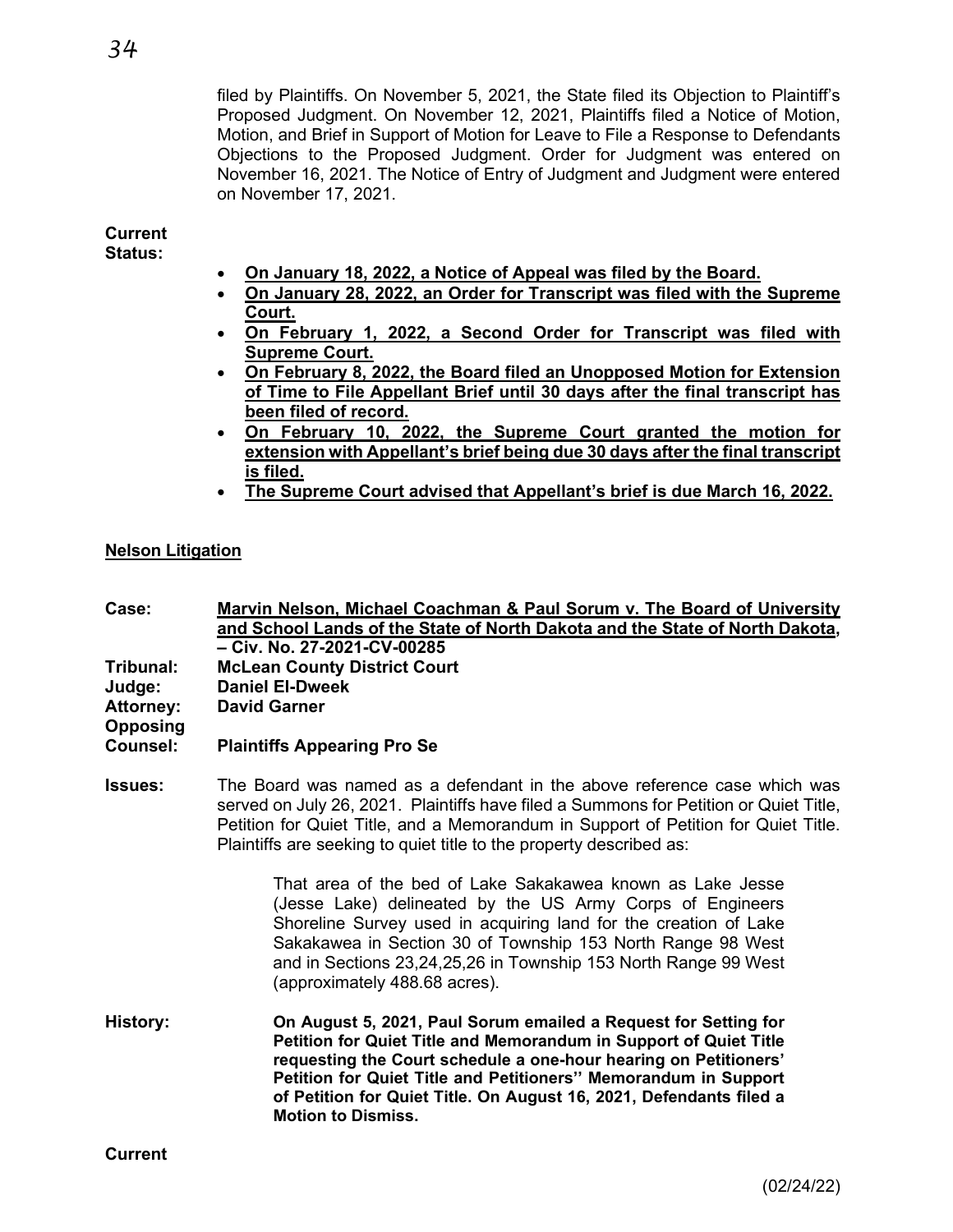**Status:**

- **On August 27, 2021, Petitioners filed an Opposition to Respondents Motion to Dismiss.**
- **On August 31, 2021, an Expedited Motion for Extension of Time to File Reply Brief and Petitioners filed their Opposition to Respondents Motion for an Extension of Time.**
- **On September 17, 2021, a Notice of Hearing was filed scheduling a hearing on the Motion to Dismiss for October 12, 2021.**
- **On September 23, 2021, Petitioners filed a Motion for Continuance and that Motion was granted on October 8, 2021 and the hearing was rescheduled to October 18, 2021.**
- **On October 12, 2021, Defendants filed a Motion to Appear by Telephone and that request was granted on October 15, 2021.**
- **On November 15, 2021, the Court filed the Certificate of Court Recorder.**
- **On February 3, 2022, Order on Motion to Dismiss and on Petition for Quiet Title was filed dismissing the action without prejudice due to lack of subject matter jurisdiction.**

#### **RE: MHA Litigation**

**Case: Mandan, Hidatsa, and Arikara Nation v. United States Department of the Interior; David L. Bernhardt, in his official capacity as Secretary of the United States Department of Interior; and Daniel H. Jorjani, in his official capacity as Solicitor of the United States Department of the Interior; Case No. 20-1918 (ABJ) Date Filed: July 16, 2020 Court: United States District Court for the District of Columbia**

**Judge: Honorable Amy Berman Jackson**

**Matthew Sagsveen, Beveridge & Diamond** 

**Opposing**

- **Counsel: Steven D. Gordon, Philip Merle Baker-Shenk, Timothy Purdon, and Timothy Billion for Plaintiffs; Reuben S. Schifman for United States Department of Interior**
- **Issues:** In July, 2020, the Mandan, Hidatsa, and Arikara Nation (Tribe) filed a Complaint against the United States Department of the Interior (DOI); David Bernhardt, Secretary of DOI; and Daniel Jorjani, DOI Solicitor. The Complaint asserts four causes of action. Count One asserts that Solicitor Opinion M-37056 issued May 26, 2020, by Jorjani is flawed because it is inconsistent with past DOI opinions and decisions and contrary to the historical record. Count Two asserts the Opinion is flawed because it is the result of improper political influence. Counts Three and Four seek, essentially, an accounting and seem premised on the success of either Count One or Count Two.

In the Complaint's Prayer for Relief, the Tribe requests: (a) that the Jorjani Opinion, which concluded North Dakota owns the lands beneath the Missouri Riverbed within the Fort Berthold Reservation, be set aside; (b) that the Court grant injunctive relief preventing Defendants from taking any steps to implement the Opinion; (c) that the Court compel DOI to account to the Tribe regarding the Missouri Riverbed and underlying minerals, including the production of minerals and the value of royalties owed thereon; (d) the Court declare the 1979 IBLA *Impel Energy* decision (finding the state does not own the riverbed) is *res judicata* and binding on the DOI; (e) the Court compel DOI to take the requisite administrative steps to document that the Missouri Riverbed and underlying minerals are held in trust by the United States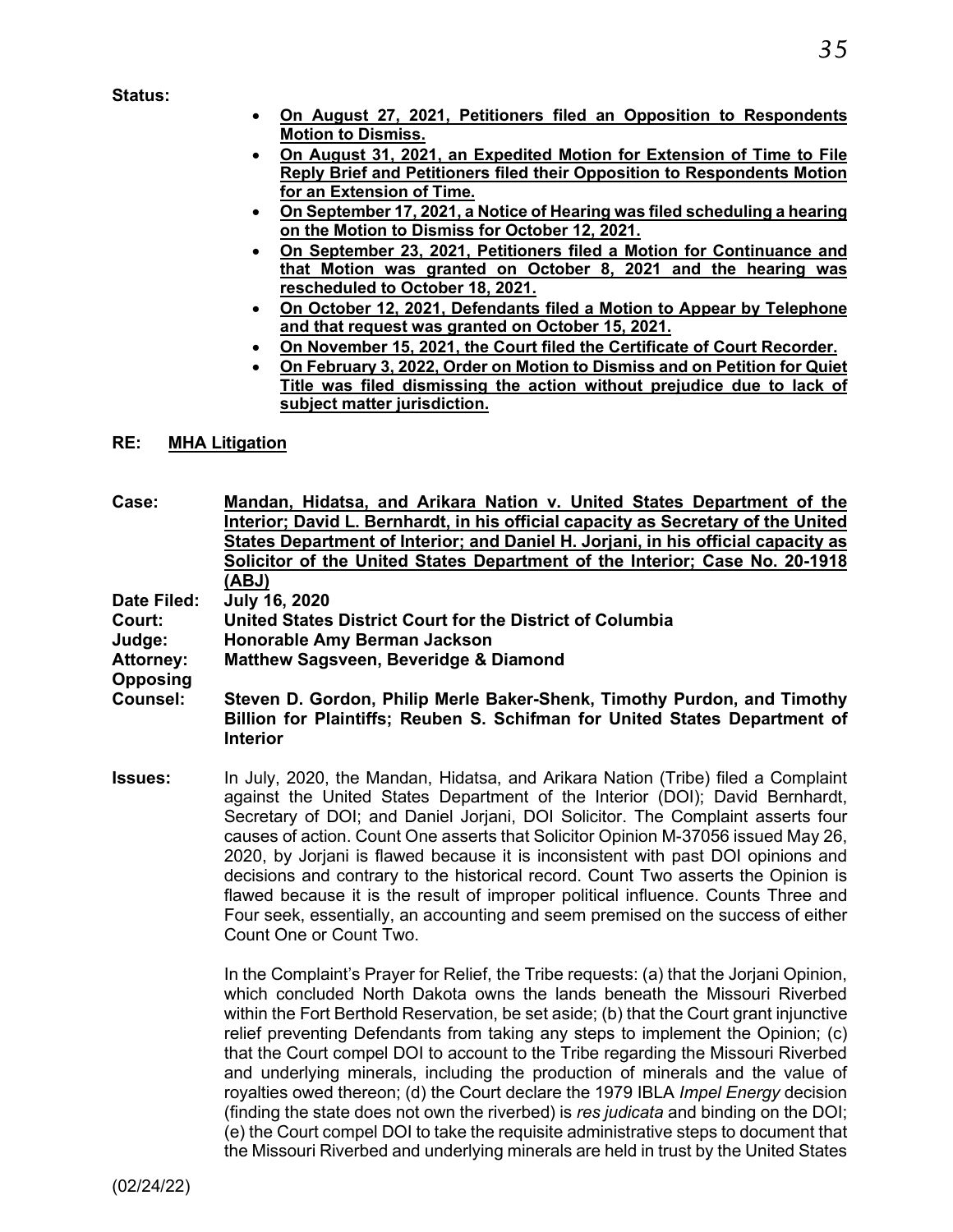for the benefit of the Tribe; (f) the Court compel DOI to take requisite steps to administer and account for the Tribe's mineral rights in lands underlying the Missouri Riverbed; (g) the Court compel DOI to collect, deposit and invest or pay funds owing to the Tribe for the extraction of minerals from the lands underlying the Missouri Riverbed; (h) that the Tribe be awarded reasonable fees, costs, and expenses, including attorney's fees; and (i) that the Court grant such further relief as the Court deems just and equitable.

Along with its Complaint, the Tribe filed a motion for preliminary injunction asking that the Court to immediately order DOI to refrain from doing anything to implement the Jorjani Opinion until the Court has decided the merits of the Tribe's claims regarding that Opinion.

- **History:** Summons and Complaint filed July 16, 2020. A scheduling conference was held by telephone on July 23, 2020, with a follow up on July 29. The parties agreed the pending motion for preliminary injunction can be considered to be Plaintiff's motion for partial summary judgment on court one and resolved with defendant's cross motion for partial summary judgment as to that count. The merits of count one will be consolidated with any hearing on the motion for preliminary injunction. An Order issued by the Court on July 31, 2020 provides:
	- o Administrative record due August 26, 2020;
	- o Defendant's consolidated opposition to motion for preliminary injunction and cross-motion for partial summary judgment - due September 1, 2020.
	- o Plaintiff's consolidated reply and cross-opposition to Defendant's motion - due October 1, 2020.
	- ⊙ Defendant's cross-reply to opposition due October 15, 2020.<br>○ No lease or other official record affecting ownership of the Mis
	- No lease or other official record affecting ownership of the Missouri Riverbed mineral estate within the Reservation may be modified or changed before 200 days from the date of this order – February 16, 2021, unless Defendant seeks the court's permission and amendment of the order, the Plaintiff has an opportunity to be heard, and the motion is granted.

That any revenues generated from riverbed mineral development under control of DOI not be disbursed until after the Court's resolution of the cross-motions for partial summary judgment on count one. The State of North Dakota filed an Expedited Motion to Intervene on August 10, 2020. The Court issued an Order on August 11, 2020, allowing Plaintiff to respond to the State's Motion by August 17, 2020, and the State to file a reply by August 21, 2020. The Tribe filed its Opposition to the State Motion to Intervene on August 17, 2020. On August 21, 2020, the State filed its reply to the Tribe's opposition to the motion to intervene. The Notice of Lodging of Administrative Record was filed on August 26, 2020. The Court entered its Opinion and Order granting North Dakota's Motion to Intervene and setting forth requirements for filings. On September 1, 2020, the United States filed the United States Department of Interior's Opposition to Plaintiff's Motion for Preliminary Injunction and Cross-Motion for Partial Summary Judgment. On September 8, 2020, Plaintiff filed a Motion to Complete Administrative Record and a proposed Order. Also on September 8, 2020, the State filed the Intervenor-Defendant State of North Dakota's Cross-Motion for Partial Summary Judgment and Opposition to Plaintiff's Motion for Preliminary Injunction. On April 2, 2021, Plaintiff's Supplemental Submission Regarding Mootness by Mandan, Hidatsa, and Arikara Nation, State of North Dakota's Response to Mootness, and U.S. Department of Interior's Response to Order of the Court were filed. By letter dated April 1, 2021, Associate Solicitor Eric Shepard invited the State of North Dakota to submit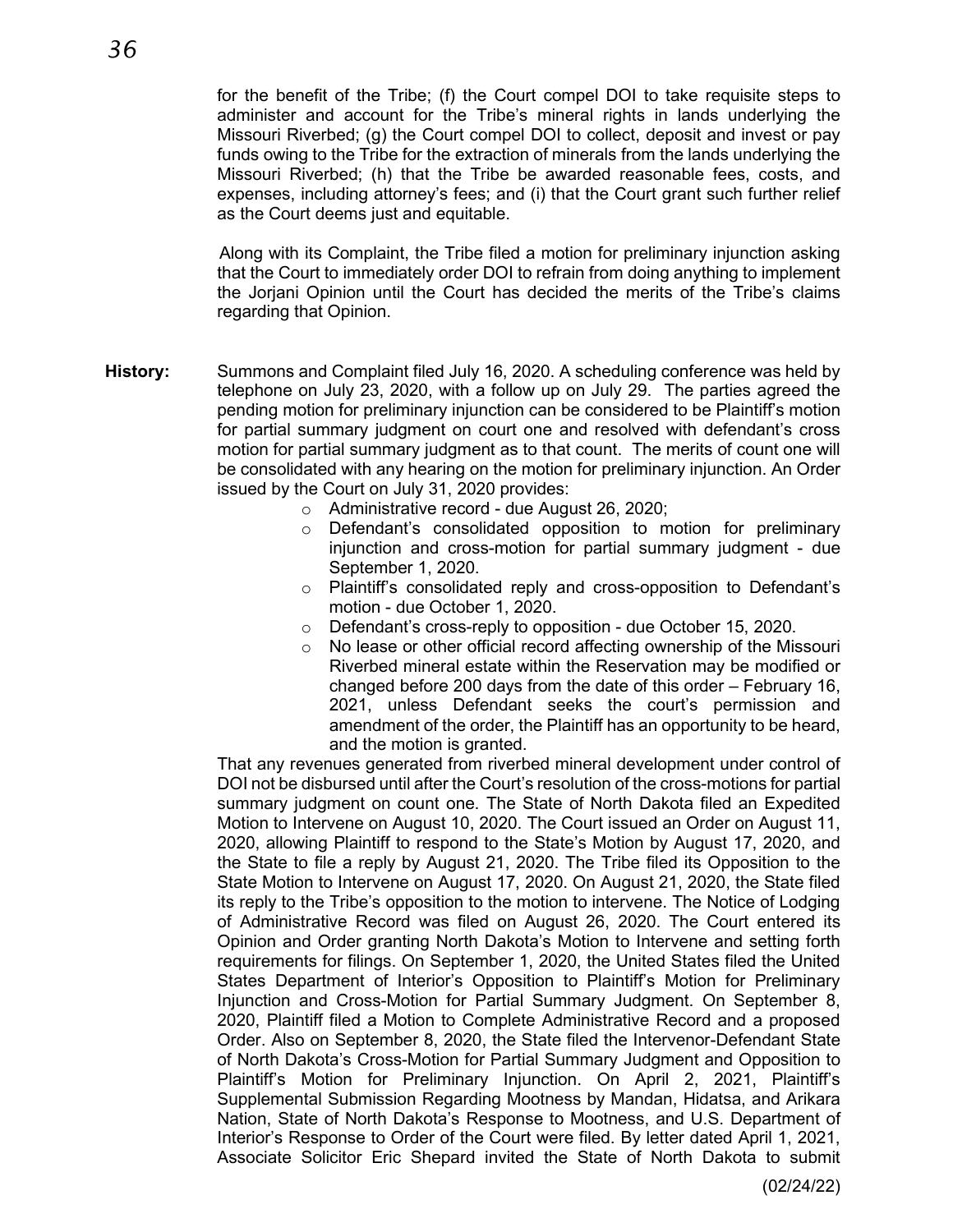materials relevant to the review of M-37056 issued by former Solicitor Daniel Jorjani. On April 12 & 27, Attorney General Stenehjem requested more time to participate due to the inability to access records to complete research. On May 7, 2021, Attorney General Stenehjem advised that we were unable to provide the requested information during the time allotted but are providing a report by Stevens Historical Research Associates that has been prepared to date and reiterated request for more time. On July 30, 2021, the parties filed the Joint Status Report. An Order was filed by the Court on August 2, 2021 dismissing Court I and II of the Complaint, the preliminary injunction motion was denied as moot, and Counts III and IV remain justiciable. The parties are ordered to meet and confer and submit a joint status report by August 13, 2021 that sets forth the parties' views on whether Counts III and IV should continue to be stayed pending issuance of a new M-Opinion and if not, proposing a scheduling for resolving those claims.

#### **Current Status:**

- **On August 13, 2021, a Joint Status Report was filed.**
- **On August 16, 2021, a Minute Order was entered continuing the stay and that the parties shall file a joint status report within 14 days of the issuance of a new M-Opinion or the conclusion of the Solicitor's Office review without a new M-Opinion, or on November 16, 2021 if nothing has been filed by that date."**
- **On November 17, 2021, the Court entered a minute order advising the case remains stayed and provided the parties must file a joint status report by December 16, 2021 or within 14 days of either the issuance of a new M-Opinion or the conclusion of the governments review without a new M-Opinion.**
- **A Joint State Report was filed on December 16, 2021, in which the parties proposed the remaining counts in this litigation remain stayed for an additional 30 days to allow Interior to continue to work on the M-Opinion, with a status report submitted within 14 days of issuance of a new M-Opinion or the conclusion of the solicitor's office review without a new M-Opinion, or at the conclusion of this 30 day period. The parties agreed that during the duration of the 30 day stay, the status quo will be maintained concerning lease recordation n the disputed riverbed acreage and any revenues generated from mineral development.**
- **On January 24, 2022, the Court issued a Minute Order staying the case and providing that the Parties must file a joint status report by February 22, 2022 or within 14 days of either the issurance of a new M-Opinion or the conclusion of the government's review without a new M-Opinion.**
- **On February 4, 2022, the Opinion Regarding the Status of Mineral Ownership Underlying the Missouri River Within the Boundaries of the Fort Berthold Reservation (North Dakota), M-37073, was issued by the Solicitor, Robert T. Anderson.**
- **On February 14, 2022, the parties filed a Joint Motion for Extension to File Status Report extending the date the status report would be due to March 4, 2022, and that Motion was granted on February 15, 2022.**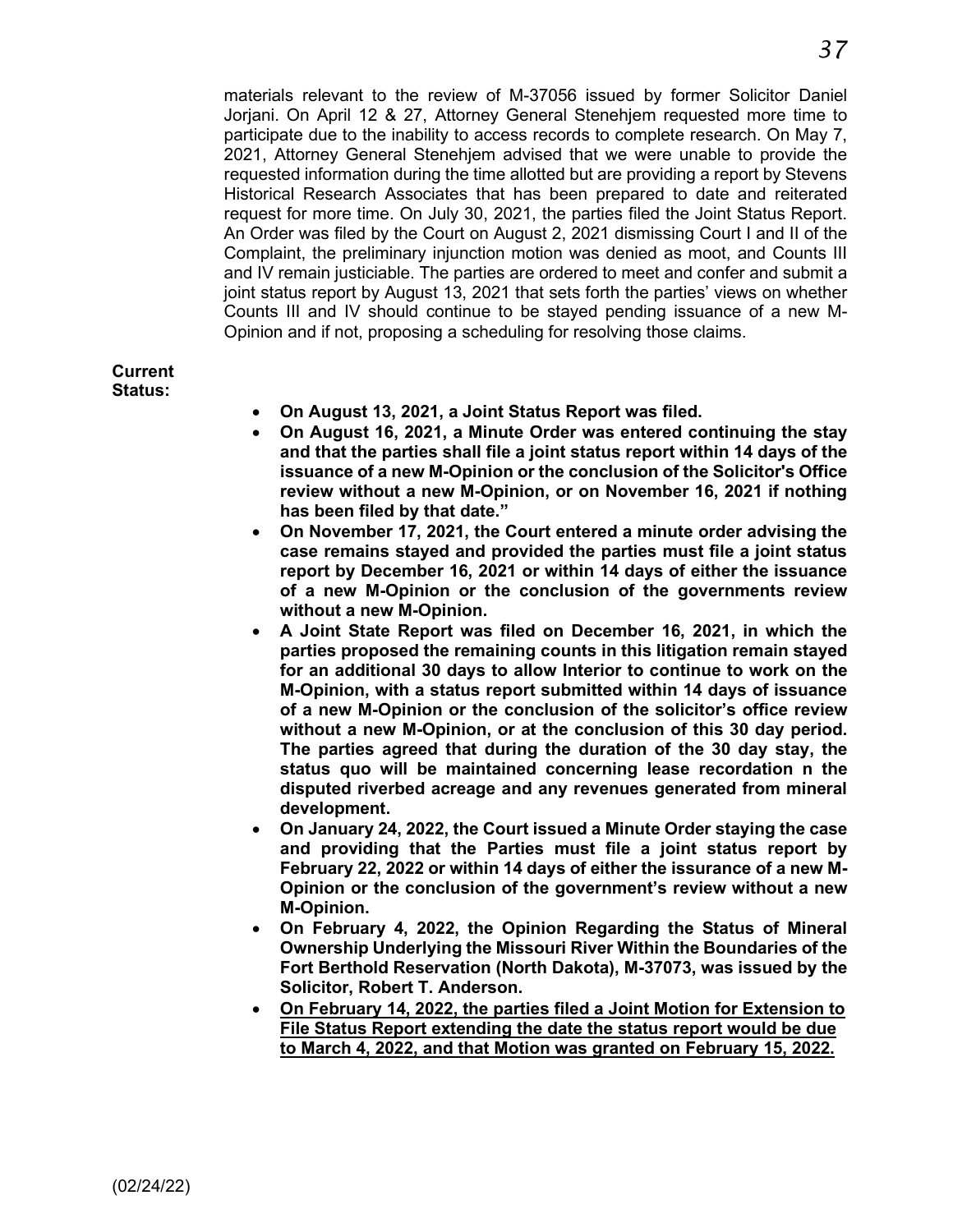#### **Wilkinson Litigation**

| Case:            | William S. Wilkinson, et. al. v. Board of University & School Lands, Brigham |
|------------------|------------------------------------------------------------------------------|
|                  | Oil & Gas, LLP; EOG Resources, Inc.; Case No. 53-2012-CV-00038               |
| Date Filed:      | January, 2012                                                                |
| Court:           | <b>Williams County District Court</b>                                        |
| Judge:           | <b>Paul Jacobson</b>                                                         |
| <b>Attorney:</b> | Jennifer Verleger/Matthew Sagsveen/David Garner                              |
| <b>Opposing</b>  |                                                                              |
| Counsel:         | Josh Swanson/Rob Stock, Lawrence Bender, John Ward                           |

**Issues:** The Wilkinson lawsuit was filed on January 10, 2012. The Plaintiffs assert that they own minerals in a 200 acre tract west of Williston. This suit was initially filed in state court as a quiet title action. The Attorney General's Office filed an Answer and Counterclaim on February 27, 2012.

> On July 1, 2014, the Plaintiffs filed an amended complaint in the case and added claims of unconstitutional takings, conversion, constructive trust and unjust enrichment, civil conspiracy and deprivation of rights under 42 U.S.C. § 1983. Plaintiffs assert in their amended complaint that the Board should be issuing leases on the west side of the Highway 85 bridge pursuant to the Phase II Investigation – the estimated location of the ordinary high watermark (OHWM) prior to inundation of Lake Sakakawea – rather than the Phase I Delineation – current location of the OHWM. Plaintiffs argue that the subject property is located under Lake Sakakawea, which did not exist at statehood, and thus the state did not acquire title to it as sovereign lands. Therefore, the State's title to the Missouri River is limited to the channel as it existed prior to inundation of Lake Sakakawea as determined by the Phase II investigation.

> In January of 2016, the State Engineer sought and was granted intervention. A joint motion for summary judgment was filed by the Board and the State Engineer on March 1, 2016. On May 18, 2016, the district court granted the motion for summary judgment finding that: (1) the subject property is located along the Missouri River, which is no doubt navigable; (2) The Phase I Delineation should be used to determine the OHWM for the subject property rather than the Phase II Investigation, and therefore the property is determined to be sovereign land of the state of North Dakota; (3) to the extent Plaintiffs are aggrieved by the Phase I Delineation, they must exhaust their administrative remedies through the State Engineer before making a claim in district court; and (4) there are no grounds to support Counts II through VII. Plaintiffs filed a notice of appeal on June 1, 2016. Both EOG Resources, Inc. and Statoil Oil and Gas LP filed cross-appeals.

> On September 28, 2017, the North Dakota Supreme Court reversed the district court's decision and remanded the case back to the district court. The Supreme Court held that:

- 1. Surface ownership could not be determined without the United States as a party to the action;
- 2. N.D.C.C. ch. 61-33.1 has a retroactive clause and the district court did not have an opportunity to determine if it applies and governs ownership of the minerals at issue;
- 3. A "takings" analysis must be conducted if the district court determines the State owns the disputed minerals; and
- 4. The district court erroneously made findings of disputed fact.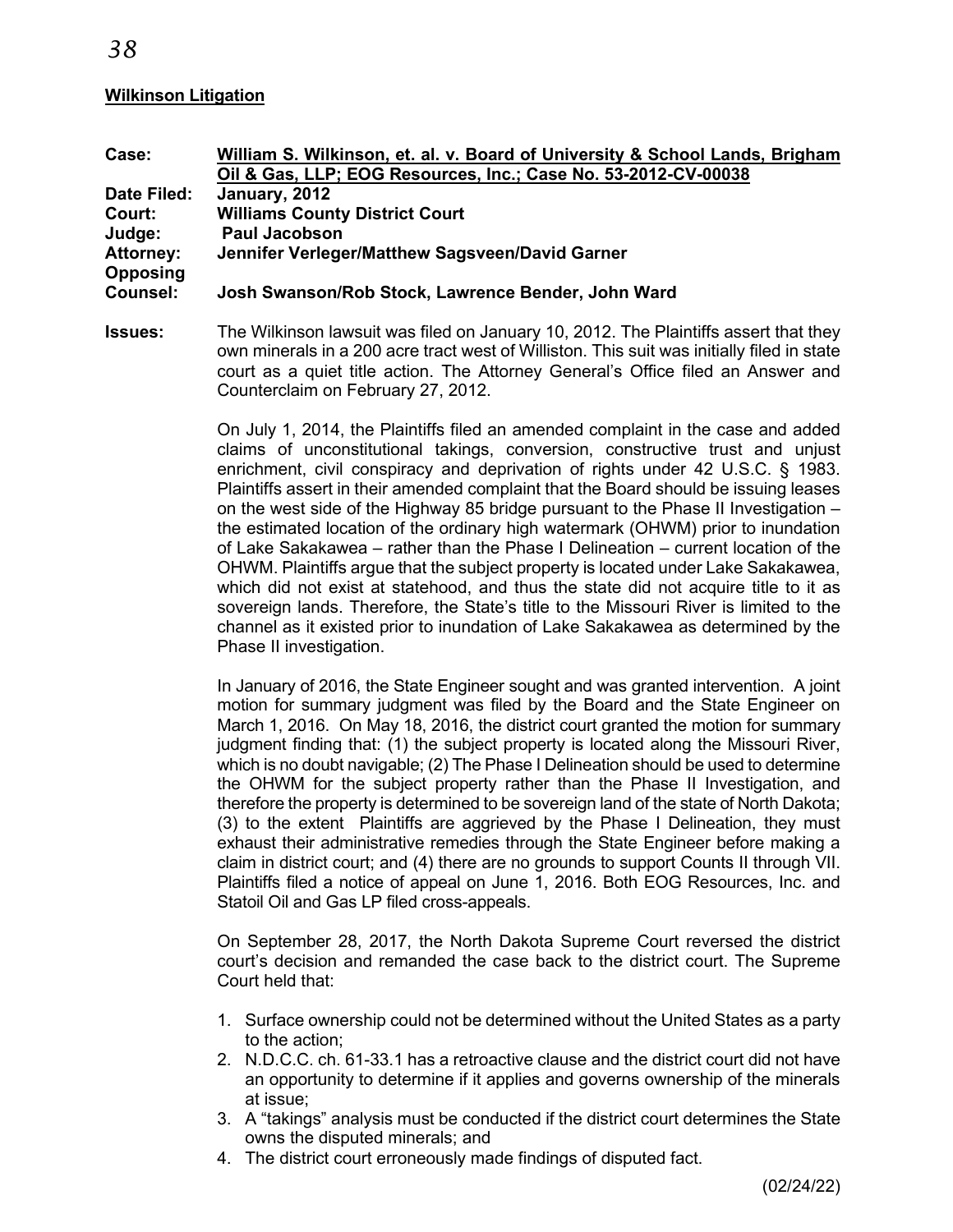**History:** Due to the passage of S.B. 2134, the District Court ordered the case stayed and all deadlines be held in abeyance until the final review findings under S.B. 2134 are issued by the North Dakota Industrial Commission (NDIC). Plaintiff, after NDIC issued the review findings, requested a status conference with the Court to set a new trial date and other deadlines. The Board and State Engineer filed a Motion for Continued Stay of Proceedings on October 11, 2018. The telephonic status conference scheduled for November 2, 2018 was cancelled.A Hearing on the Motion for Continued Stay was held November 30, 2018. Defendants submitted a proposed Order and the Judge asked for Plaintiffs to submit a proposed Order, which was filed December 4, 2018. The Court issued its Order on December 12, 2018, denying the Motion for Continued Stay and requiring the parties confer on a scheduling order and submit a Rule 16 scheduling order by January 26, 2019. The State filed a Motion for Proposed Scheduling Order on January 28, 2019, and Plaintiffs filed a notice of hearing on January 31, 2019, and filed their Response to State's Motion for Proposed Scheduling Order and Plaintiffs' Request for Rule 16(F) Sanctions on February 1, 2019. State Defendants filed a Reply Brief in Support of Motion for Proposed Scheduling Order on February 8, 2019. Statoil & Gas LP filed a Response to State's Motion for Proposed Scheduling Order and Plaintiff's Proposed Scheduling Order on February 11, 2019. Plaintiffs scheduled a hearing in District Court on the Motion for Scheduling Order which was held March 5, 2019, at 2:00 p.m. The District Court didn't rule on the scheduling motions but granted Plaintiffs' request to file a motion for Summary Judgment within 30 days of the hearing. On April 15, 2019, Plaintiffs' filed with the District Court a Notice of Motion, Motion for Summary Judgment, Brief in Support of Motion for Summary Judgment, Affidavit of Joshua Swanson, Notice of Hearing (requesting a hearing be held at the earliest possible date available on the Court's calendar), and proposed Order Granting Plaintiffs' Motion for Summary Judgment. On April 17, 2019, Plaintiffs' filed a Notice of Hearing scheduling a hearing for 2:00 p.m. on July 30, 2019 before the Honorable Paul W. Jacobson, at the Williams County Courthouse, Williston. The parties entered into a Stipulation Extending Time to Respond to Plaintiffs' Motion for Summary Judgment and Plaintiffs' Time to Reply which was entered May 1, 2019. The Order Extending Time to Respond was entered May 2, 2019, extending Defendants' time to respond to June 14, 2019, and extending Plaintiffs' deadline to file reply to July 1, 2019. On June 10, 2019 Statoil & Gas LP filed its Opposition to Plaintiffs' Motion for Summary Judgment. Also, on June 10, 2019, the Stipulated Motion to Dismiss Defendant XTO Energy Inc. was filed in which Plaintiffs, Cross-claimant EOG, and Defendant XTO stipulated and requested the Court dismiss XTO from the action with prejudice and without costs and disbursements to any party, as it holds no ownership interest in, right to, claim or title to any mineral interests as alleged by Plaintiffs. The Board of University and School Lands filed its Brief in Opposition to Plaintiffs' Motion for Summary Judgment on June 14, 2019. Also filed on June 14, 2019 where the State Engineer's Response to Brief in Opposition to Plaintiffs' Motion for Summary and the Response of EOG Resources, Inc., to Plaintiffs' Motion for Summary Judgment. On June 17, 2019, the Court entered its Order Dismissing Defendant XTO Energy, Inc. from the Action. On July 1, 2019, Plaintiff's filed their Reply Brief in Support of Motion for Summary Judgment. The hearing on the Motion for Summary Judgment was held on July 30, 2019. Order Granting Plaintiffs' Motion for Summary Judgment was entered on September 6, 2019.The proposed Judgment was submitted on September 12, 2019. The Judgment and Notice of Entry of Judgment were filed with the District Court on September 16, 2019. Board of University and School Lands' Notice of Appeal to the North Dakota Supreme Court was filed on November 15, 2019. State Engineer's Notice of Appeal to the North Dakota Supreme Court was filed on November 15, 2019. Notice of Appeal to North Dakota Supreme Court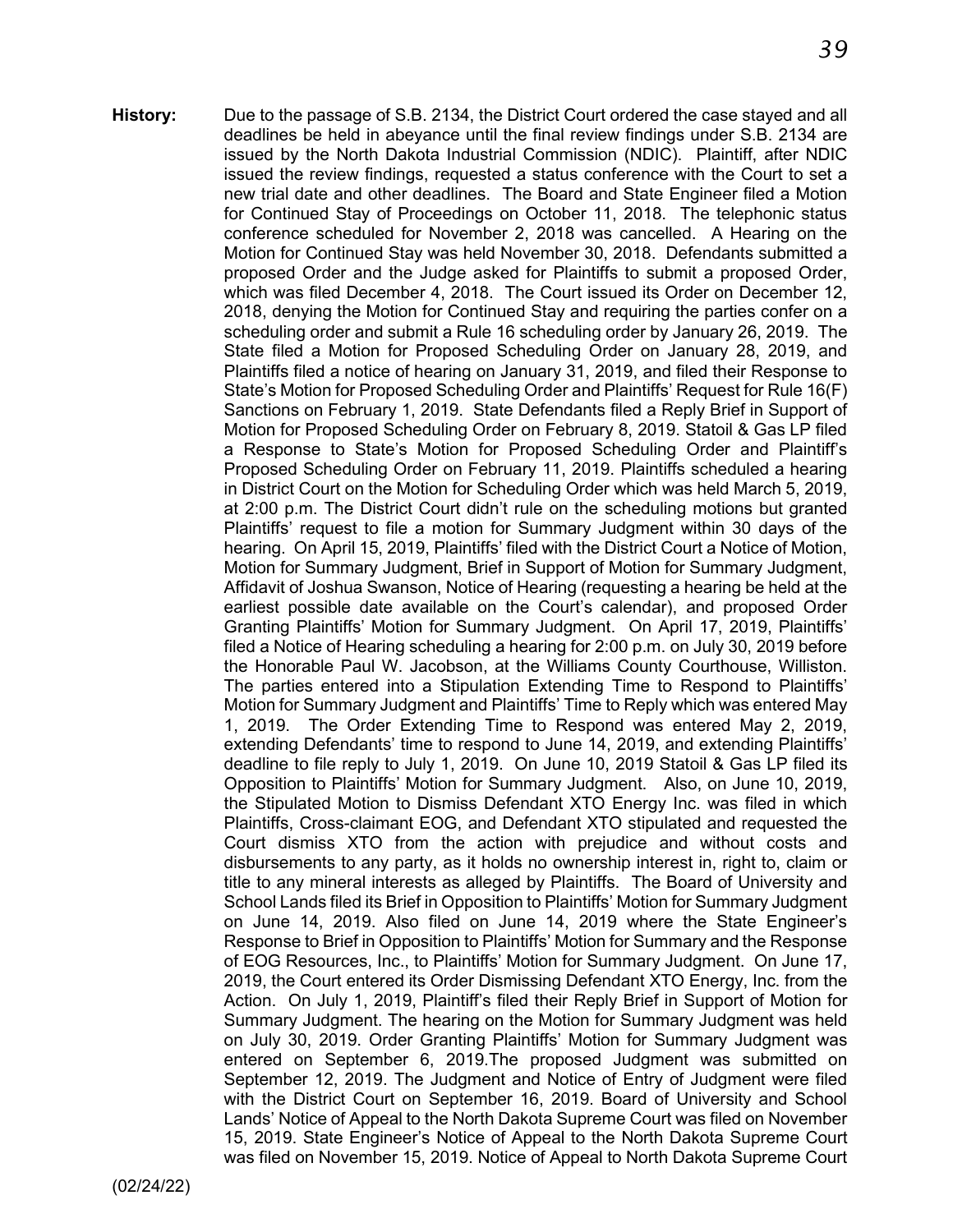filed by Statoil Oil & Gas LP f/k/a Brigham Oil & Gas, LLP on November 27, 2019. Appellant's Initial Briefs were due December 12, 2019; however, a Joint Motion for Extension of Time to File Briefs was filed and an extension was granted on December 13, 2019, with all briefs being due to the Supreme Court as follows:

- Appellants' (including Board of University and School Lands) Initial Briefs January 13, 2020;
- Appellees' Response Briefs March 2, 2020; and
- Appellants' (including Board of University and School Lands) Reply Briefs March 16, 2020.

On January 13, 2020, the Brief of Appellant, Board of University and School Lands was filed with the Supreme Court. Appellant North Dakota State Engineer's Principal Brief was also filed on January 13, 2020. Plaintiffs/Appellees Response Brief filed with the Supreme Court on March 2, 2020. Plaintiffs/Appellees Response Brief filed with the Supreme Court on March 2, 2020. Reply Brief of Defendant and Appellant, Board of University and School Lands filed on March 16, 2020. Appellant North Dakota State Engineer's Reply Brief filed March 16, 2020. The North Dakota Supreme Court issued its Opinion of the Court on August 27, 2020. On September 18, 2020 a Notice of Hearing was filed in the District Court setting a status conference for October 13, 2020, at 3:30 p.m. The Court issued an Order After Status Conference dated October 13, 2020, stating that a two day bench trial will be scheduled. A telephonic scheduling conference was scheduled for October 29, 2020, at 10:00 a.m. On October 23, 2020, the Supreme Court Judgment/Opinion was filed with the District Court. On October 30, 2020, the Court issued its Order After Scheduling Conference. The matter was set for Court Trial on April 16, 2021, for one day and July 23, 2021, also for one day. Defense council expressed concerns with a conflict with other scheduled trials. Therefore, a status conference was set for February 4, 2021 to determine if any conflicts have been obviated. The Court indicated it would consult with the scheduling clerk to determine second priority dates for one day trials in 2021. The Court set backup Court Trial dates of May 27, 2021 and May 28, 2021. Plaintiffs' Combined Discovery Requests to Defendant, the Board of University and School Lands of the State of North Dakota were served on the Board on January 26, 2021. The Board has 30 days to respond. On February 25, 2021, the Board served its Answers to Plaintiffs' Combined Discovery Requests to Defendant, the Board of University and School Lands of the State of North Dakota, and the State Engineer served its answers to interrogatories. State Engineer's Interrogatories, Request for Admissions, and Request for Production of Documents Regarding Damages (Request II) was served March 12, 2021. On March 19, 2021, Defendant Statoil Oil and Gas, LP's Answers to Plaintiffs' Combined Discovery Requests to Defendant, Statoil Oil & Gas, LP was served. On March 22, 2021, Defendant Statoil Oil and Gas, LP's First Supplemental Answers to Plaintiffs' Combined Discovery Requests to Defendant, Statoil Oil & Gas, LP was served. Plaintiff's Responses to State Engineer's Interrogatories, Requests for Admissions, and Requests for Production of Documents regarding Damages (Request II) was served April 14, 2021. On April 20, 2021, Plaintiffs filed their Motion for Attorneys' Fees and Costs against the State of North Dakota. Plaintiffs scheduled a hearing on this motion for July 22, 2021. Plaintiffs scheduled a status conference for April 27, 2021. At that hearing, it was decided that the trial for May 2021 would be scheduled for July 22 & 23, 2021, in Williston. On May 18, 2021, the Board of University and School Lands and the State Engineer filed their Response Brief Opposing Plaintiffs' Motion for Attorneys Fees and Costs. On June 8, 2021, Plaintiffs filed their Reply to State's Response Brief Opposing Plaintiffs' Motion for Attorneys' Fees and costs. On June 22, 2021, Plaintiffs filed their Pretrial Statement and Defendants, Board and State Engineer, filed their Pre-Trial Brief. Bringham Oil & Statoil brought a Motion to Dismiss on July 7, 2021. On July 8, 2021, the parties exchanged their witness and exhibit lists. Motions in Limine were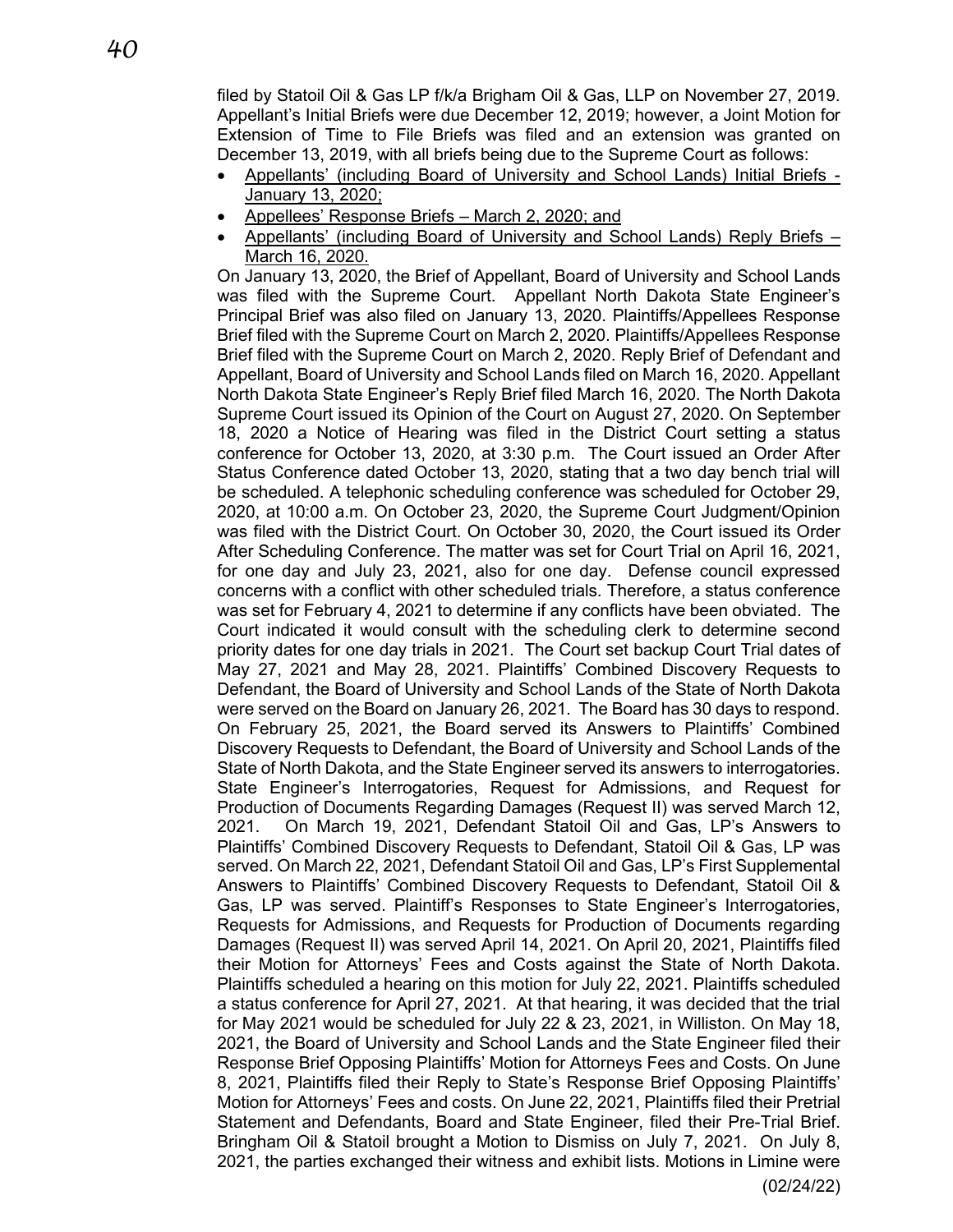filed on July 8, 2021 by Bringham Oil and Statoil and the Board and State Engineer. The parties shared various drafts of witness and exhibit lists prior to trial. On July 12, 2021, the State filed its Motion in Limine to Exclude Evidence Regarding Statutory Interest of 6.5% or 18% on Royalties and Motion in Limine to Exclude Evidence Regarding S&P Vanguard 500 Index Fund Investor Shares (VFINX) Damages. On July 14, 2021, Statoil and Brigham filed Brigham Oil & Gas, L.P. s and Statoil Oil & Gas, L.P. s nka Equinor Energy, O.P. s (Collectively Statoil ) Unopposed Request for Leave to Allow Witness Amy Becker to Appear by Reliable Electronic Means and the request was granted the same day. On July 15, 2021, Plaintiffs Plaintiffs' Request for Witness to Participate by Telephone or Electronic Means and the requested was granted the same day. On July 19, 2021, Plaintiffs filed Supplemental Affidavit of Joshua A. Swanson in Support of Plaintiffs' Motion for Attorneys' Fees and Costs against the State of North Dakota. On July 21, 2021, Plaintiffs filed Plaintiff s Brief in Response to Defendant Brigham Oil & Gas LP s (Collectively Statoil ) Motion to Dismiss, Plaintiffs Response Brief in Opposition to Brigham Oil & Gas, L.P. s nka Equinor Energy, LP s (Collectively Statoil ) Motion in Limine, Plaintiffs Response Brief in Opposition to Board of University and School Lands and North Dakota State Engineer s Motion in Limine Regarding S&P 500 Vanguard 500 Index Fund Investor Shares (VFINX) Damages, Plaintiffs Response Brief in Opposition to Board of University and School Lands and North Dakota State Engineer s Motion in Limine Regarding Statutory Interest.The trial was held on July 22 and 23, 2021. On July 22, 2021, the parties filed a joint exhibit list. On July 28, 2021, Brigham Oil & Gas, L.P.'s and Statoil Oil & Gas L.P.'s nka Equinor Energy, L.P.'s (Collectively "Equinor") Reply Brief in Support of Motion to Dismiss was filed, as was the Stipulation/Agreement to Dismiss Plaintiffs' Claims Against Defendant EOG Resources, Inc. On July 30, 2021, the Order Dismissing Plaintiffs' Claims Against Defendant EOG Resources, Inc. was filed. On August 11, 2021 the parties stipulated and the court entered its Order Dismissing Crossclaims Between Defendant EOG Resources, Inc., and Defendant Statoil Oil & Gas LP. On October 4, 2021, an Order Granting Extension of Time for Brigham and Statoil to File Reply Filings was filed. On October 5, 2021 Plaintiffs filed their Post-Trial Reply Brief and the Board and the State Engineer filed their Post Trial Response Brief. On December 10, 2021, the Court entered the Order for Judgment, which ordered:

- $\circ$  Statoil's motion to dismiss (Index #594) is denied.
- o Statoil's motion in limine (Index #600) is denied as moot.
- $\circ$  The State's motions in limine (Index #607 and #615) are denied as moot.
- $\circ$  Petrogulf's crossclaims against EOG (Index #84) are dismissed with prejudice for failure to prosecute.
- o EOG's counterclaim against Plaintiffs and crossclaims against the Land Board, OXY USA, Inc., and Petrogulf (Index #65) are dismissed with prejudice for failure to prosecute.
- o Statoil's counterclaims against the Plaintiffs are dismissed because it is a prevailing party.
- o Based on the Supreme Court's ruling in *Wilkinson II* and the application of N.D.C.C. ch. 61-33.1 to the Disputed Property "the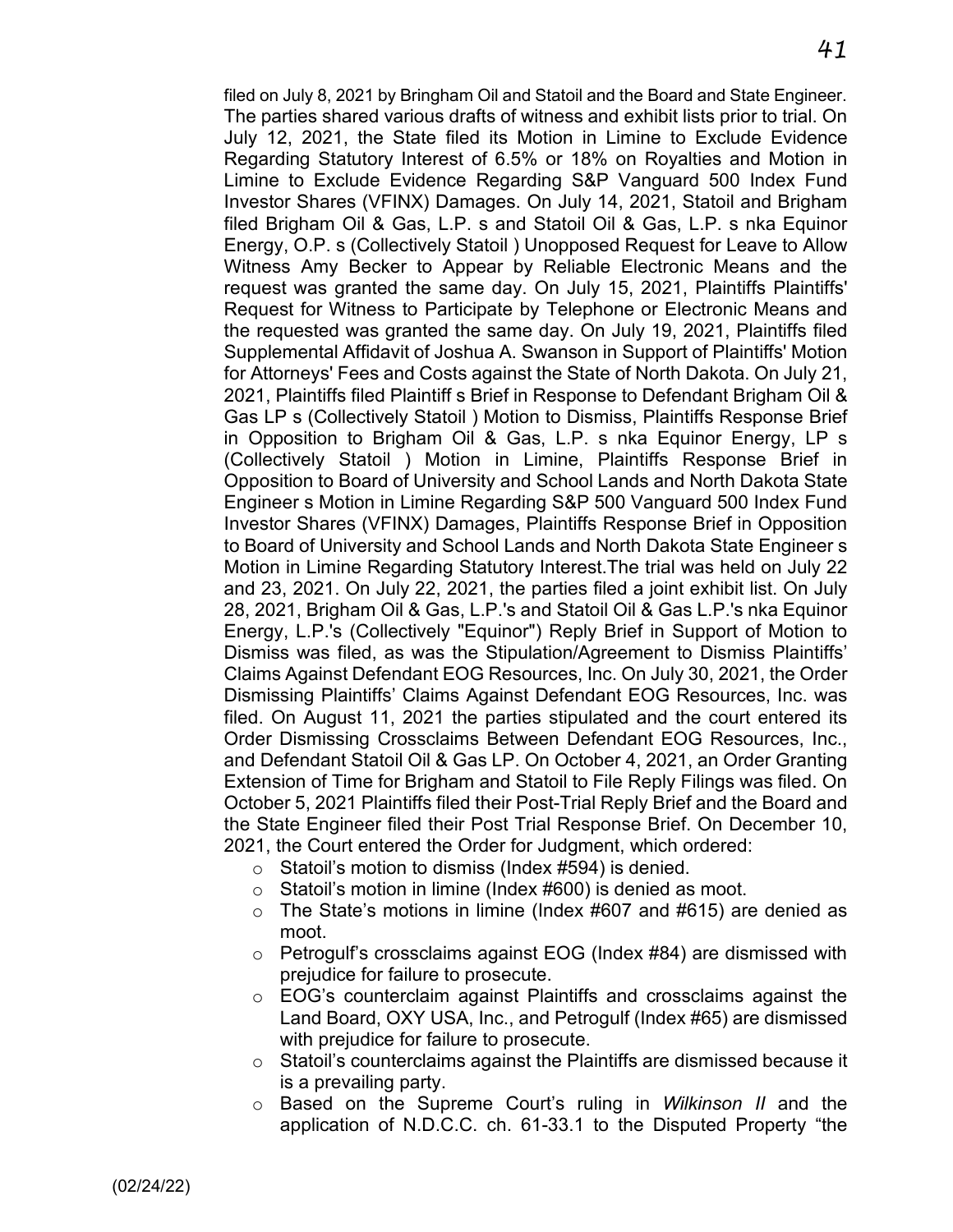State of North Dakota does not own title to the mineral interests in the [Disputed] Property."

- o The takings claims in Counts II and III against the State are dismissed with prejudice.
- o The conversion claims in Count IV against Statoil and the State are dismissed with prejudice.
- o The unjust enrichment and constructive trust claims in Count V against Statoil and the State are dismissed with prejudice.
- o The civil conspiracy claims in Count VI against Statoil and the State are dismissed with prejudice.
- o The 42 U.S.C. § 1983 claim in Count VII against the State is dismissed with prejudice.
- o The Plaintiffs are not entitled to statutory damages under either N.D.C.C. § 47-16-39.1 or N.D.C.C. § 28-20-34, and are prohibited from claiming statutory damages until June 2022 under N.D.C.C. § 61-33.1-04(2)(b).
- o The Plaintiffs are not entitled to special damages attributable to lost investment opportunities in the S&P 500 VFINX.
- o The Plaintiffs request for \$1,441,086.73 in interest is denied.
- o The Plaintiffs are not entitled to damages under N.D.C.C. § 32-03- 23(3) for Jon Patch's time. The request for \$180,000 in damages is denied.
- $\circ$  The Plaintiffs are not entitled to damages for unjust enrichment and the Plaintiffs' request for bonus/rental payments and royalty payments through disgorgement under the State's contracts in the amount of \$207,336.61 is denied.
- $\circ$  The Plaintiffs are not entitled to attorneys' fees or costs. The Plaintiffs' requests for attorneys' fees and costs are denied.
- o Let Judgment be entered accordingly.

**Current Status:**

- **On January 10, 2022, the Judgment was entered.**
- **On January 13, 2022, the clerk's office sent a letter to Crowley Fleck regarding return of the surety bond.**
- **On January 25, 2022, Plaintiffs filed a Notice of Appeal with the Supreme Court.**

# **MINERALS**

## **Repayment of Unpaid Gas Royalties Update**

The Board of University and School Lands (Board) manages land, minerals, and proceeds as trustee for the exclusive benefit of constitutionally identified beneficiaries, with much of the income going towards funding North Dakota schools and institutions. The Board also manages oil, gas and other hydrocarbons underlying sovereign lands for the State of North Dakota.

(02/24/22) The Department of Trust Lands (Department) has persistently worked with operators to collect payment or establish escrow accounts for royalties from the production of minerals, in accordance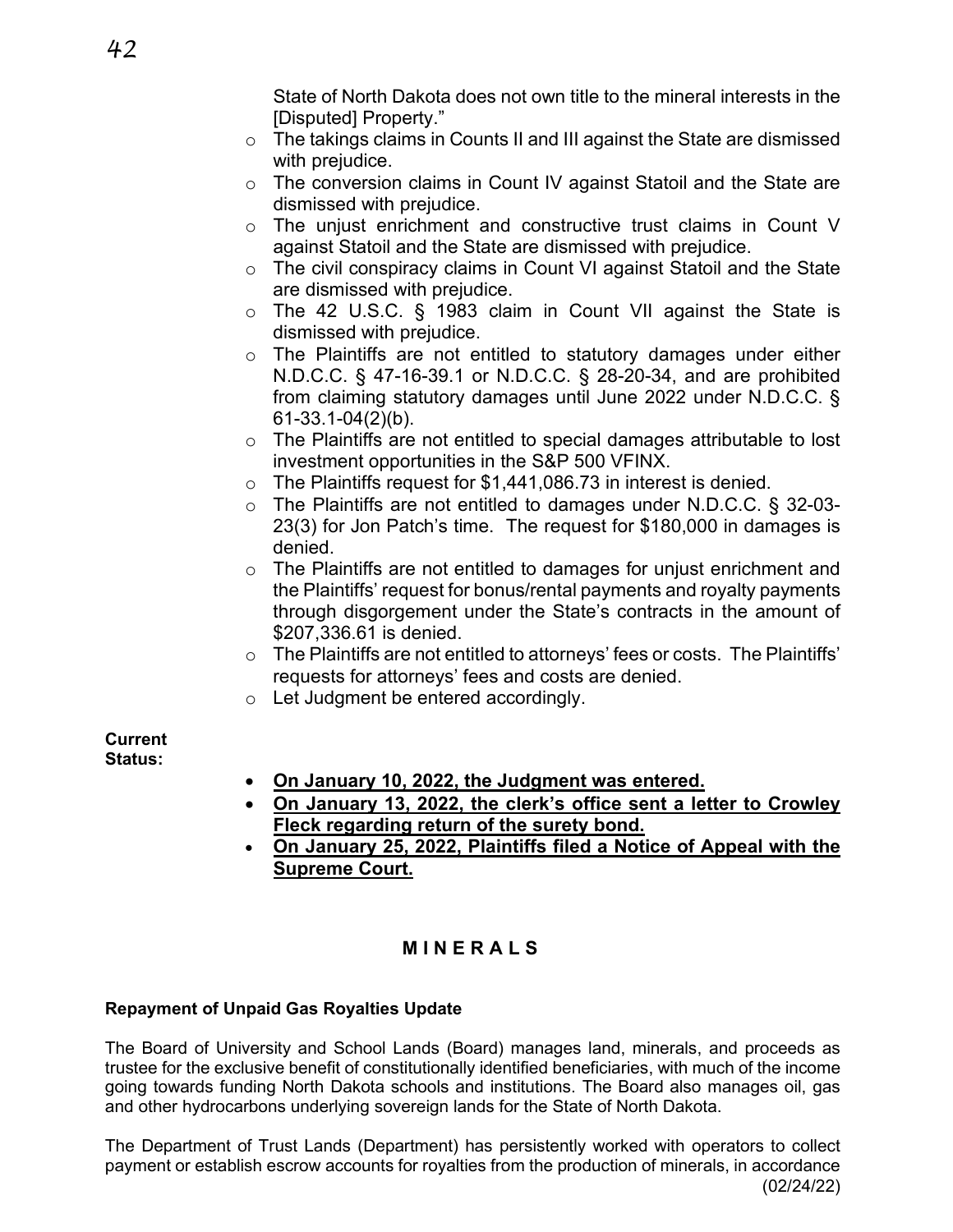with the Board's lease, rules, and policies. Royalty audits began in the late 1980's and a Revenue Compliance Division was created in 2011 to ensure that royalty and other collections made on behalf of the trusts and other funds are complete and accurate.

A letter regarding Formal Notification of Gas Royalty Repayment Obligations dated February 11, 2020 (February 2020 Letter), was sent to all entities required to pay royalties to the Board pursuant to the Board's lease. The February 2020 Letter advised all entities who have been deducting post production costs from royalty payments made to the Department that they have been underpaying royalties, contrary to the terms of the Board's lease. Entities were advised that penalties and interest continue to accrue on any unpaid amounts in accordance with the February 2020 Letter until payment is received. On April 8, 2020, the Board extended the date to come into compliance with gas royalty payments, as outlined in the February 2020 Letter, to September 30, 2020. At the August 27, 2020, Board meeting, the Board extended the date to come into compliance with gas royalty payments, as outlined in the February 2020 Letter, to April 30, 2020.

Since the issuance of the February 2020 Letter, the Department has been working with payors who have been deducting post production costs from royalty payments made to the Department to ensure that they are in compliance with the terms of the Board's lease.

The Department has several royalty repayment offers prepared to present to the Board in executive session pursuant to N.D.C.C. §§ 44-04-19.1 and 44-04-19.2.

#### EXECUTIVE SESSION

**Under the authority of North Dakota Century Code Sections 44-04-19.1 and 44-04-19.2, the Board close the meeting to the public and go into executive session for purposes of attorney consultation relating to:**

- **MHA Civ. No 1:20-cv-01918-ABJ**
- **William S. Wilkinson et al. Case No. 53-2012-CV-00038**
- **Royalty Offers**

| <b>Action Record</b>            | <b>Motion</b> | <b>Second</b> | Ave | <b>Nay</b> | <b>Absent</b> |
|---------------------------------|---------------|---------------|-----|------------|---------------|
| Secretary Jaeger                |               |               |     |            |               |
| <b>Superintendent Baesler</b>   |               |               |     |            |               |
| <b>Treasurer Beadle</b>         |               |               |     |            |               |
| <b>Attorney General Wrigley</b> |               |               |     |            |               |
| Governor Burgum                 |               |               |     |            |               |

#### **The Board entered into executive session at 10:49 AM.**

#### **EXECUTIVE SESSION**

#### **Members Present:**

Doug Burgum Governor<br>Alvin A. Jaeger Governor Secretary Thomas Beadle

Secretary of State Drew Wrigley **Attorney General**<br>
Thomas Beadle **Actual** State Treasurer Kirsten Baesler Superintendent of Public Instruction

#### **Department of Trust Lands Personnel present:**

Jodi Smith Commissioner

Administrative Assistant Catelin Newell **Administrative Staff Officer**